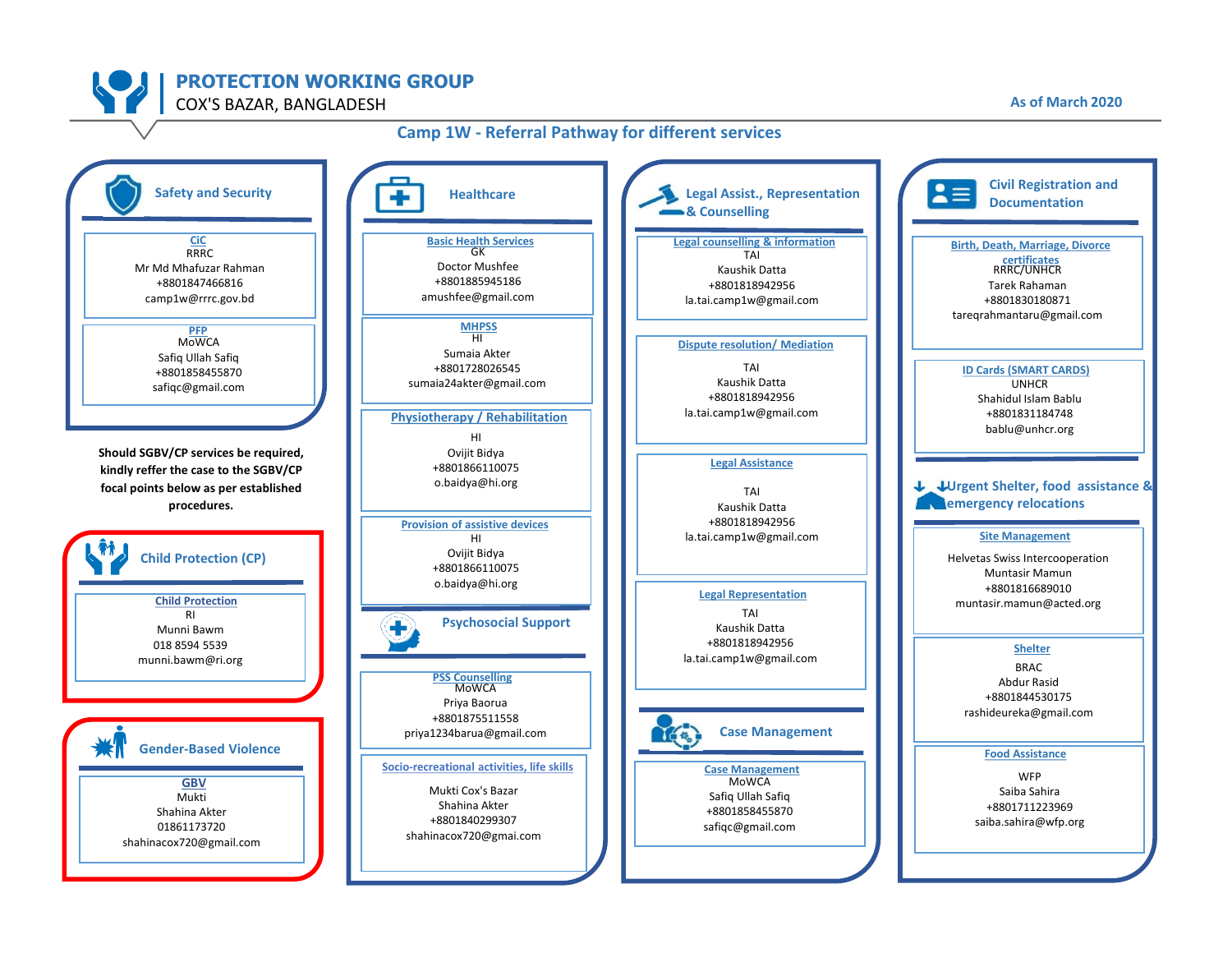

## **Camp 1E - Referral Pathway for different services**

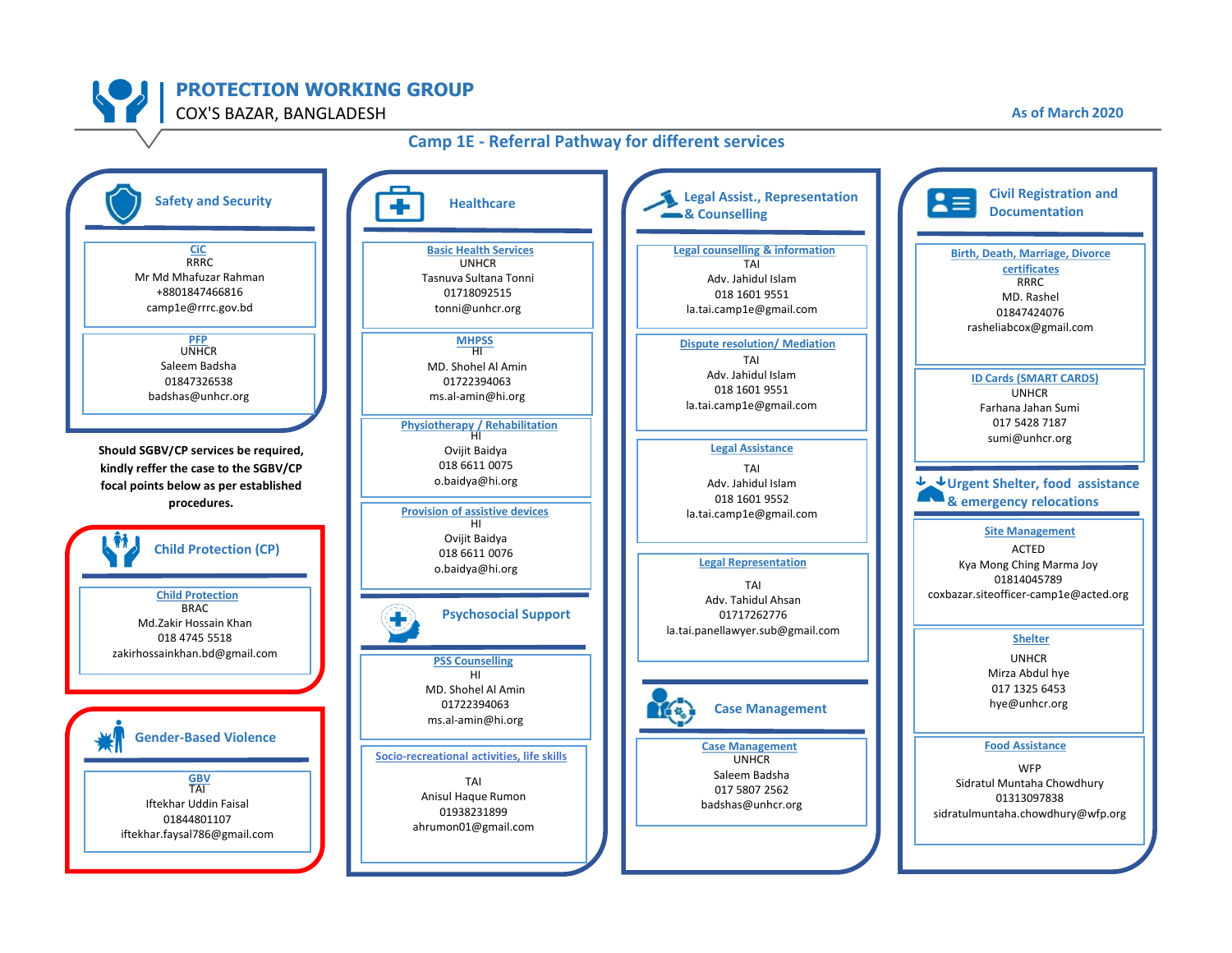

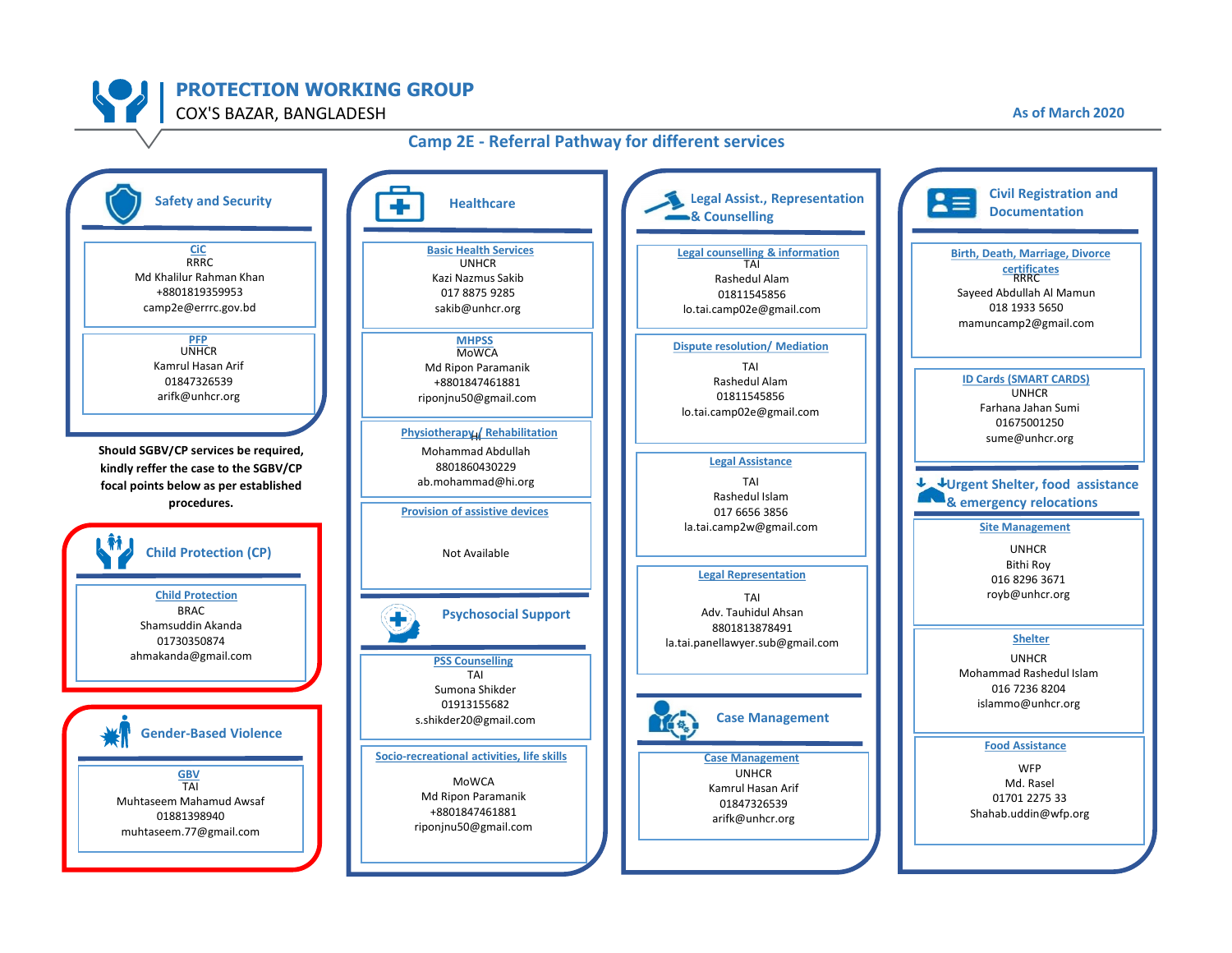

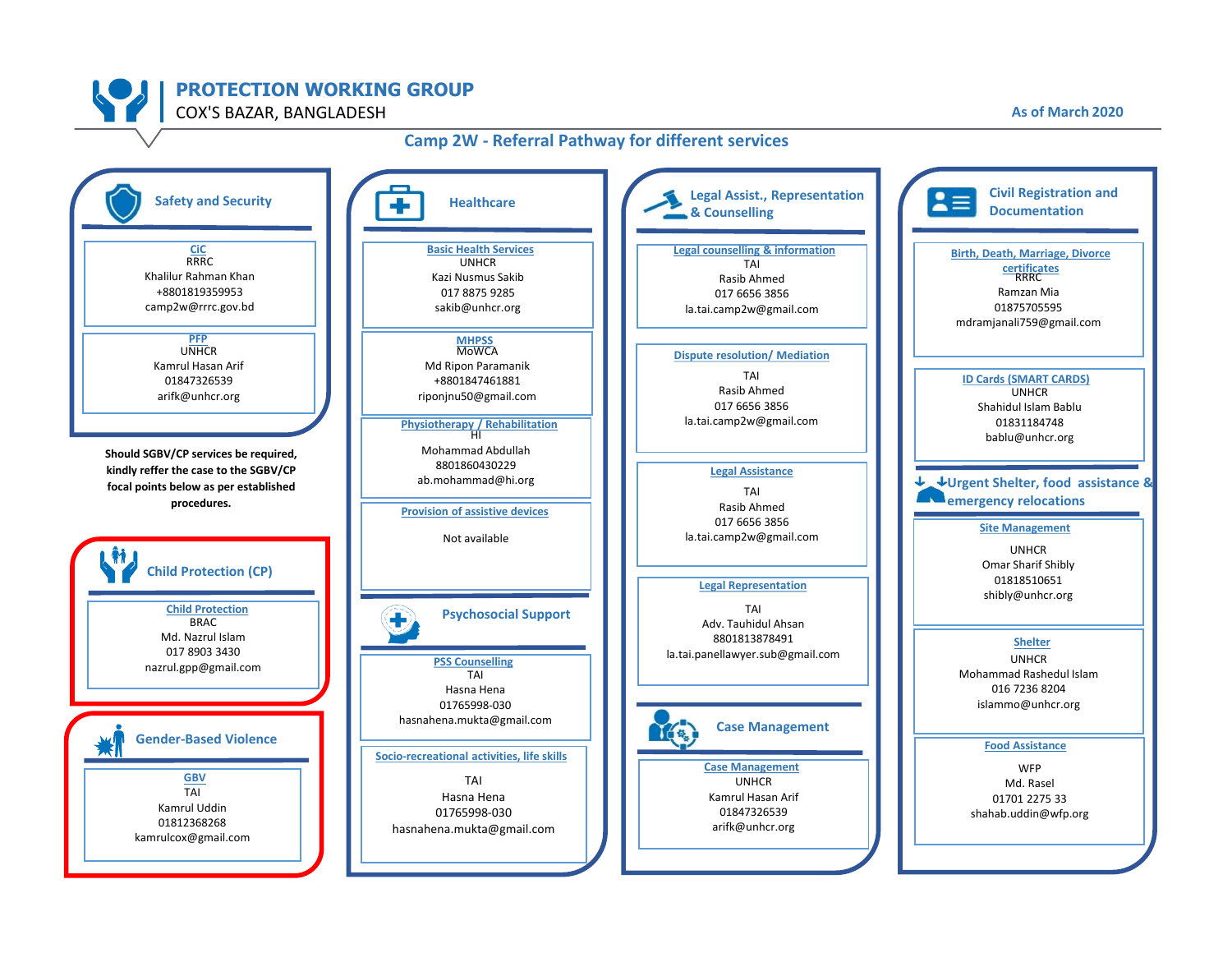

## **Camp 3 - Referral Pathway for different services**

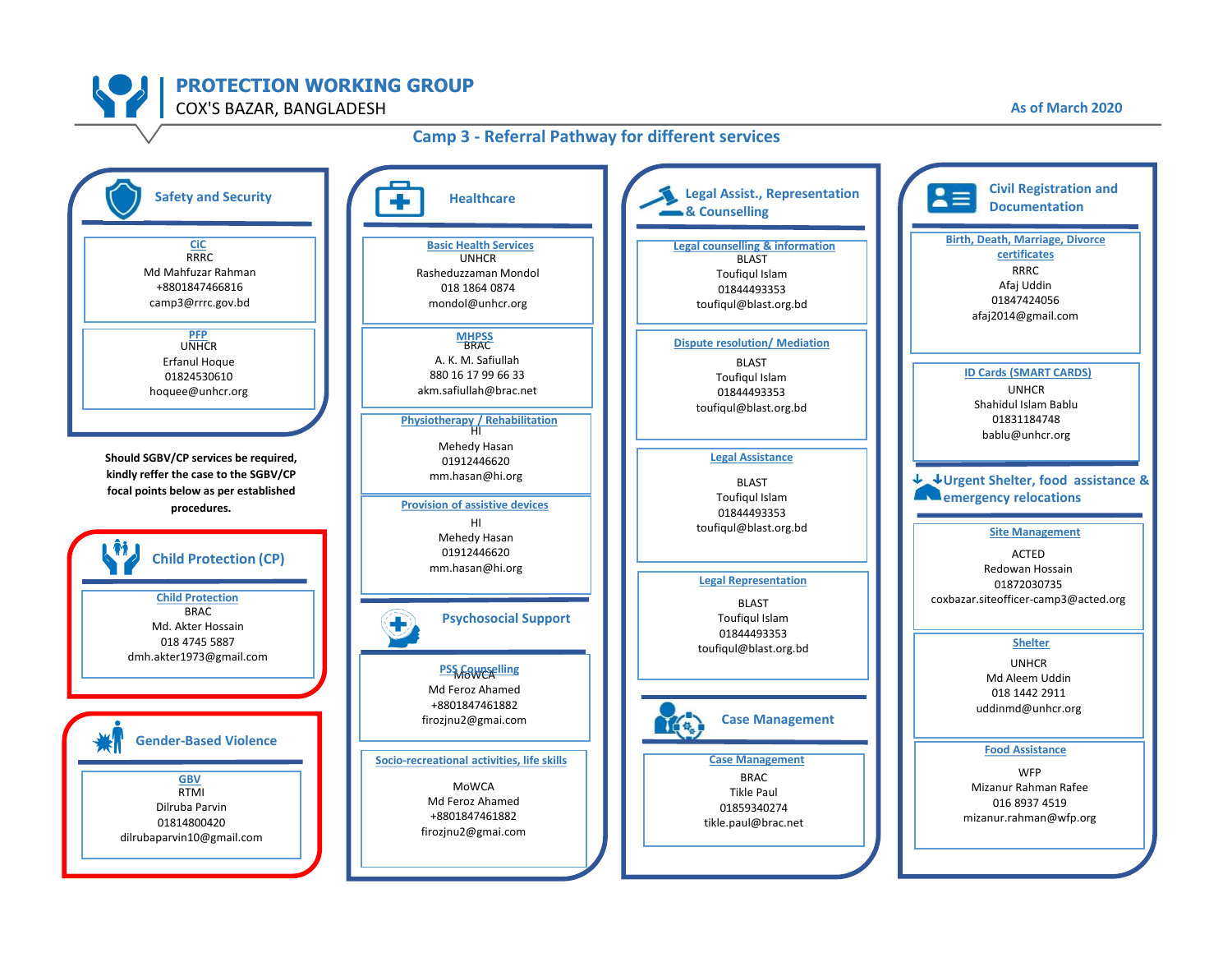

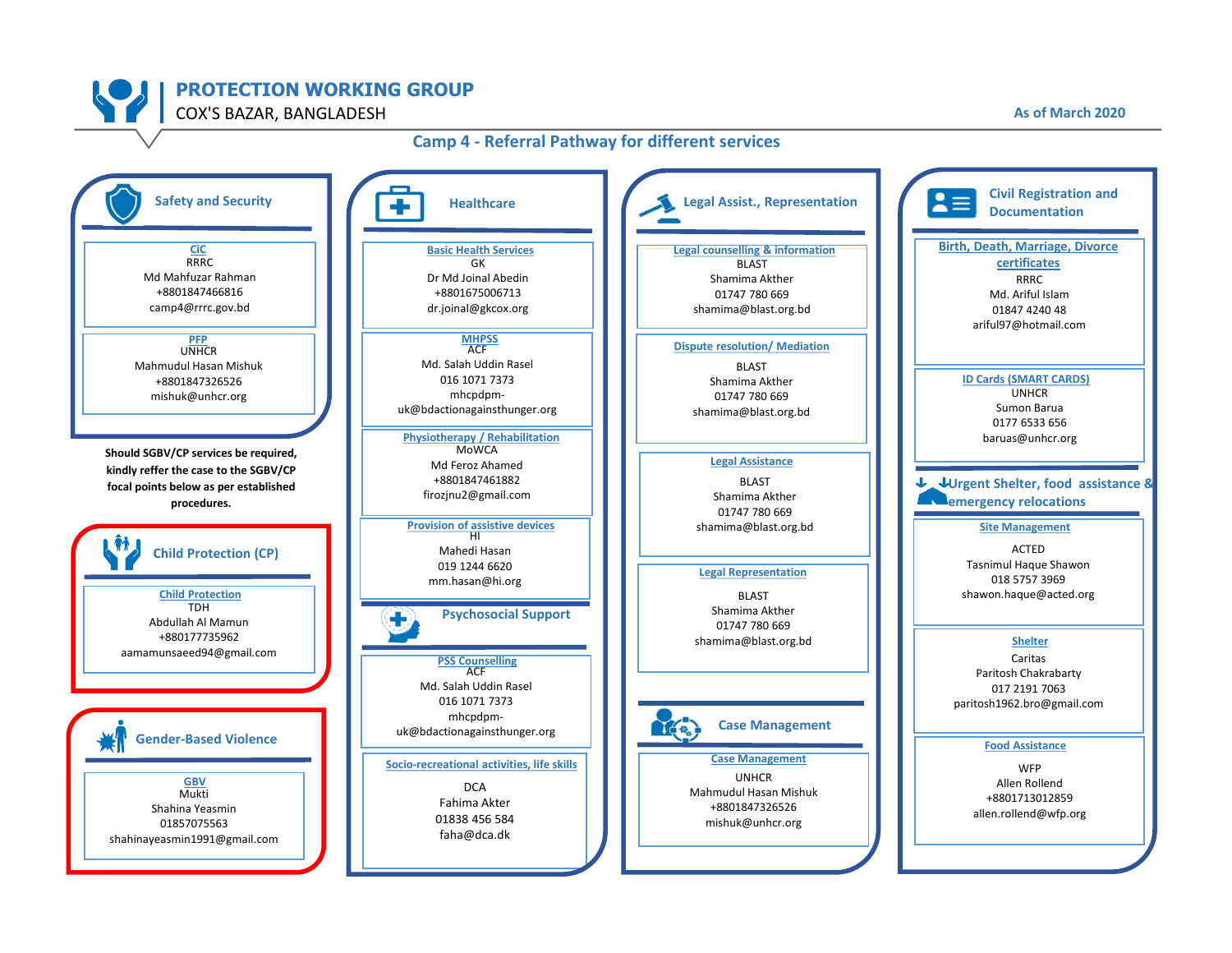

# **PROTECTION WORKING GROUP**

COX'S BAZAR, BANGLADESH **As of March 2020**

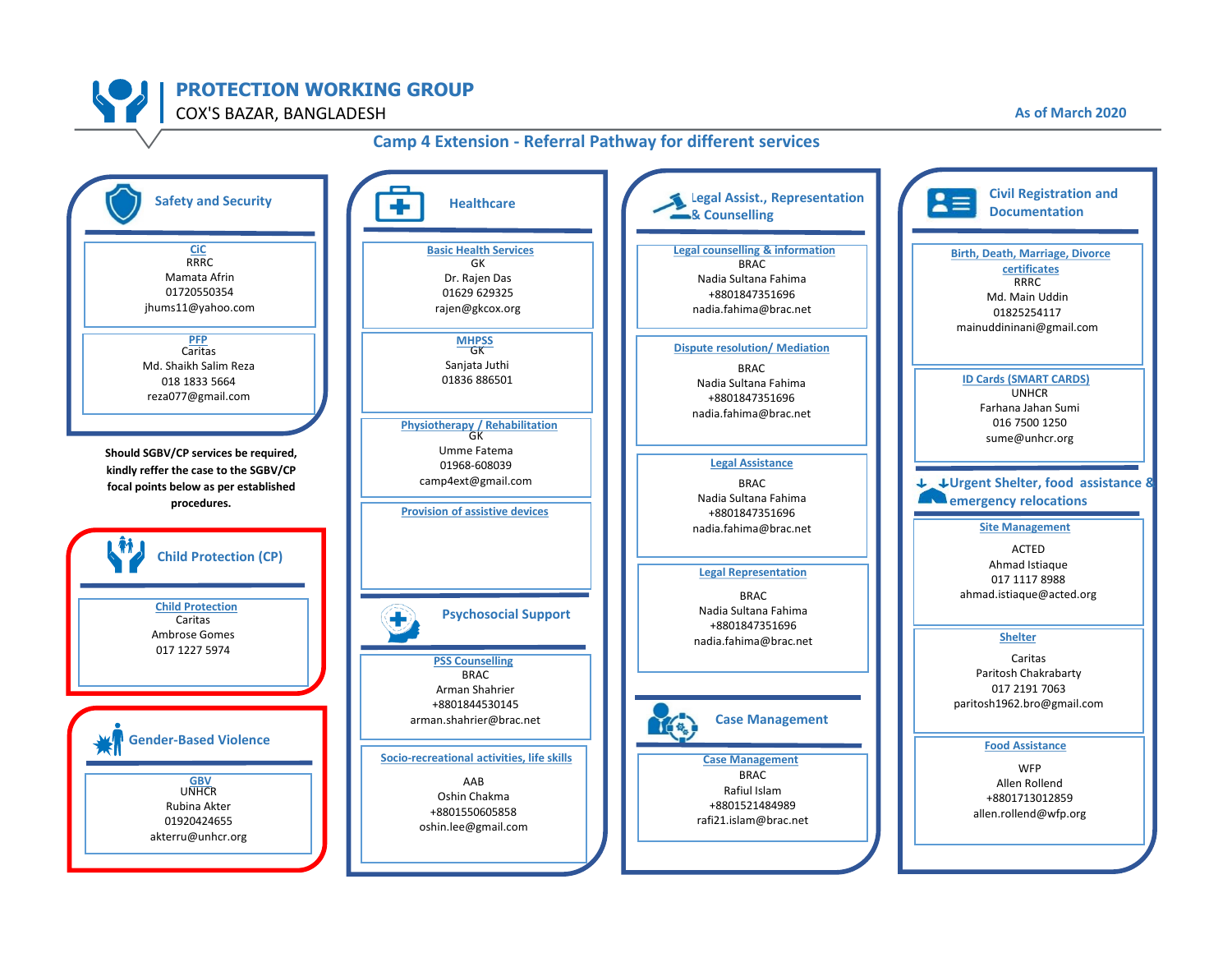

## **Camp 5- Referral Pathway for different services**

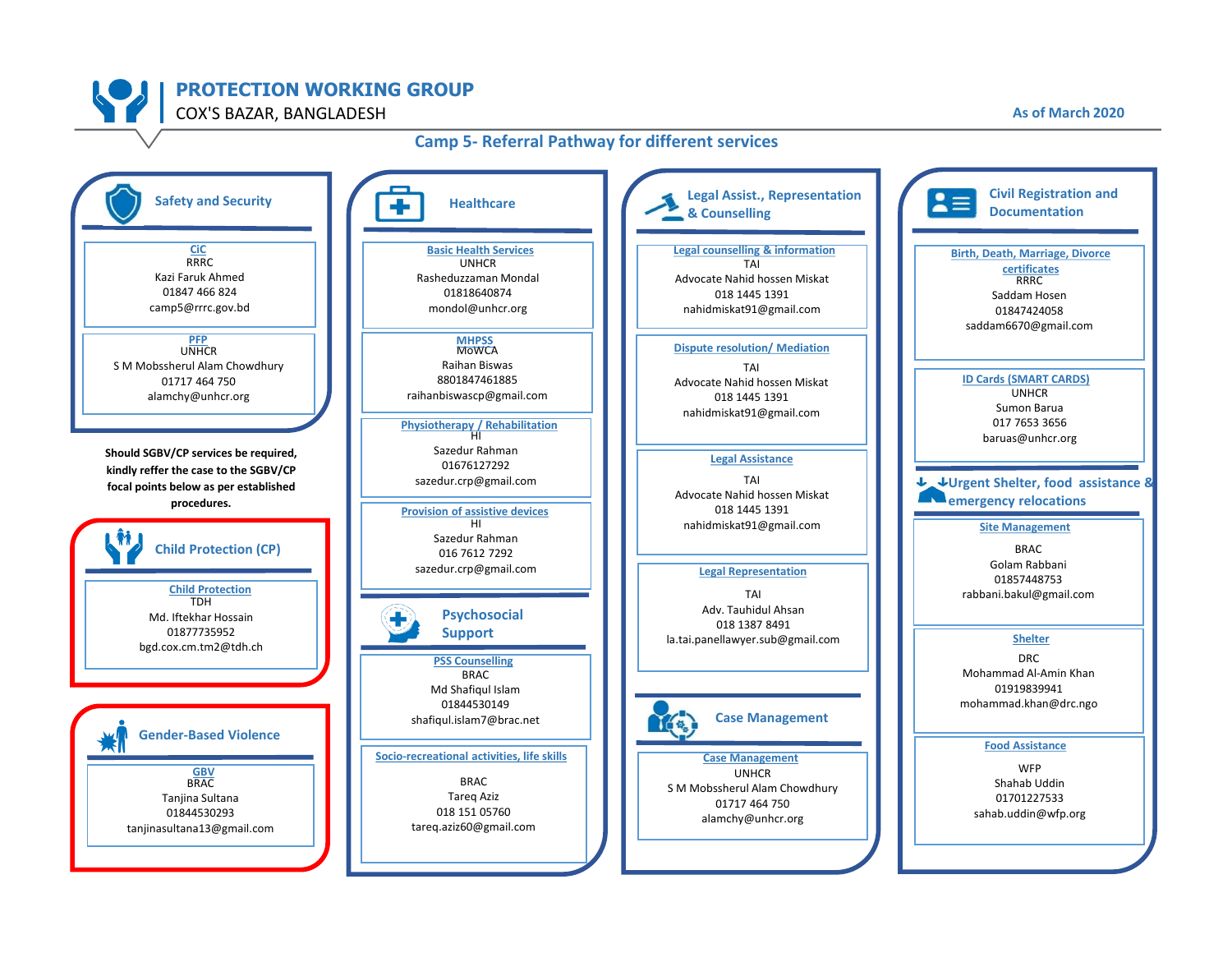

#### **Camp 6 - Referral Pathway for different services**

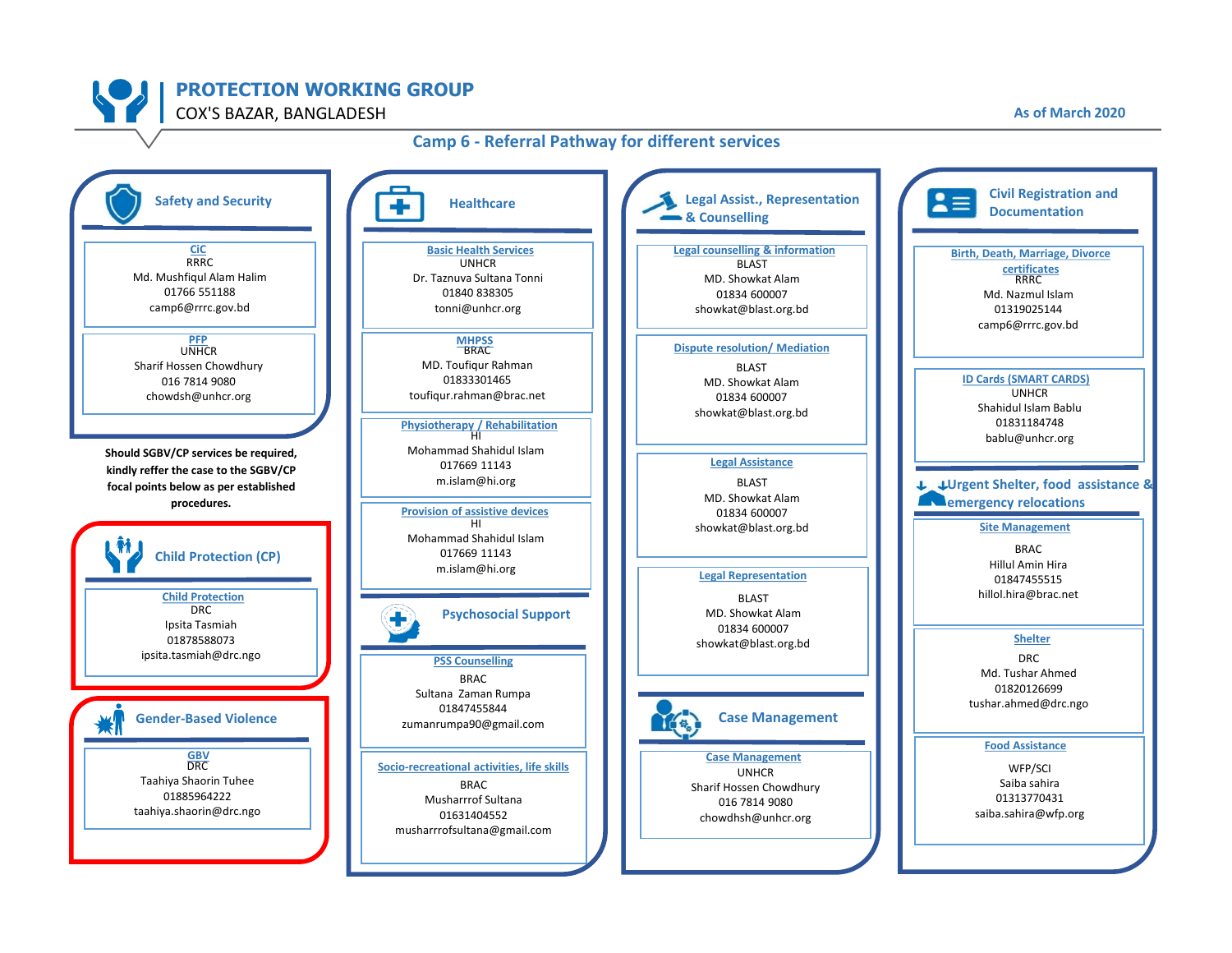![](_page_9_Picture_0.jpeg)

![](_page_9_Figure_2.jpeg)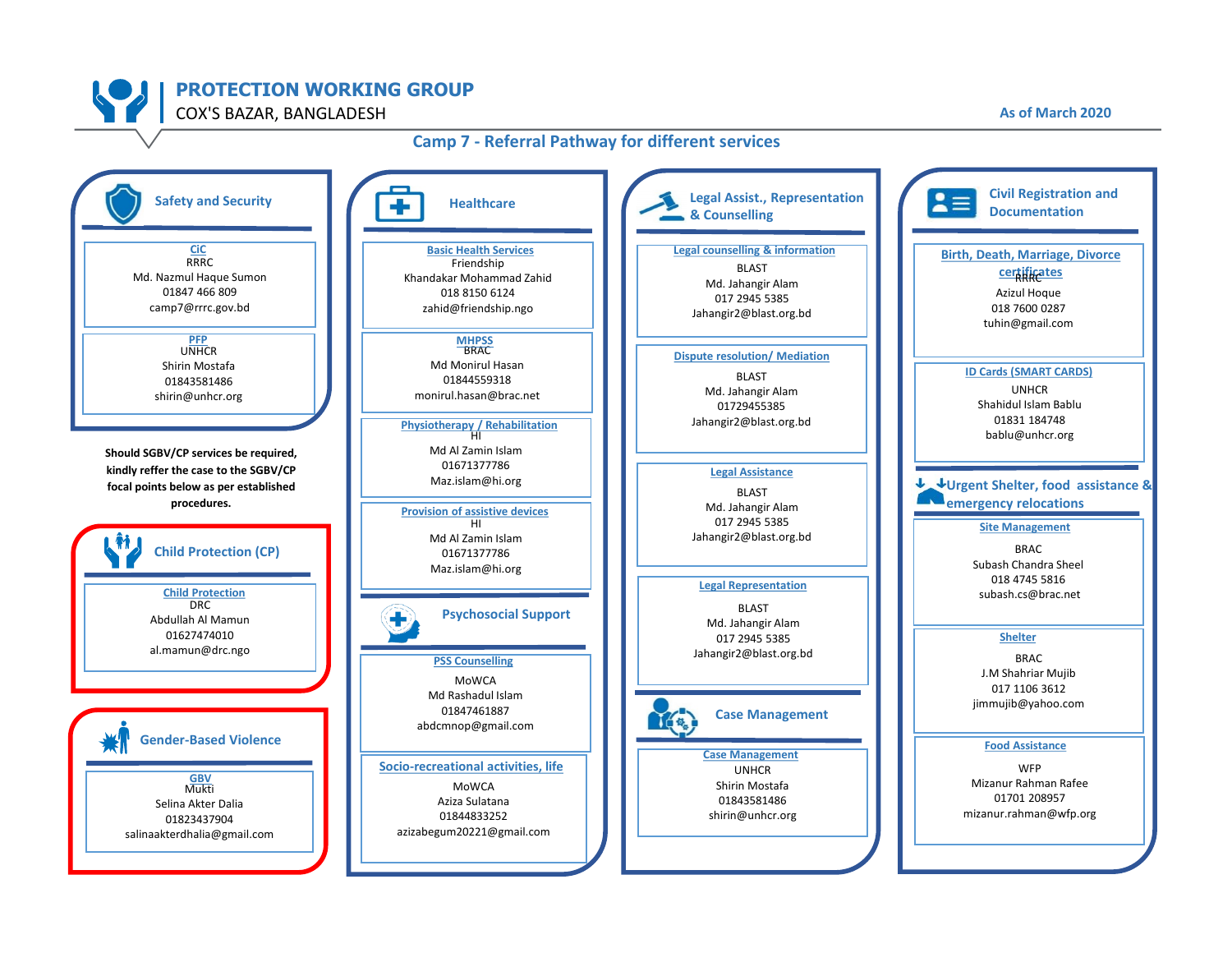![](_page_10_Picture_0.jpeg)

# **Camp 8E - Referral Pathway for different services**

![](_page_10_Figure_2.jpeg)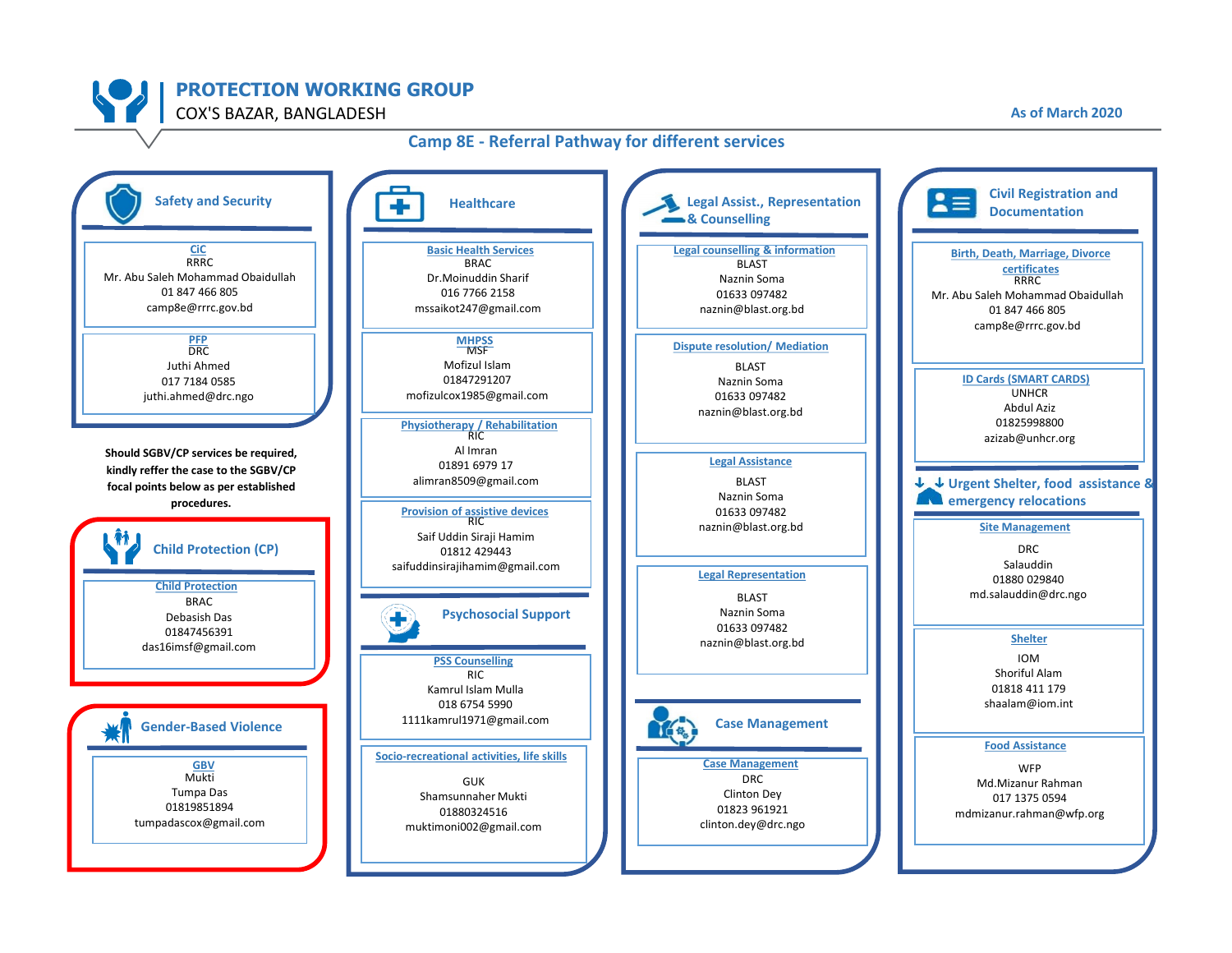![](_page_11_Picture_0.jpeg)

![](_page_11_Figure_2.jpeg)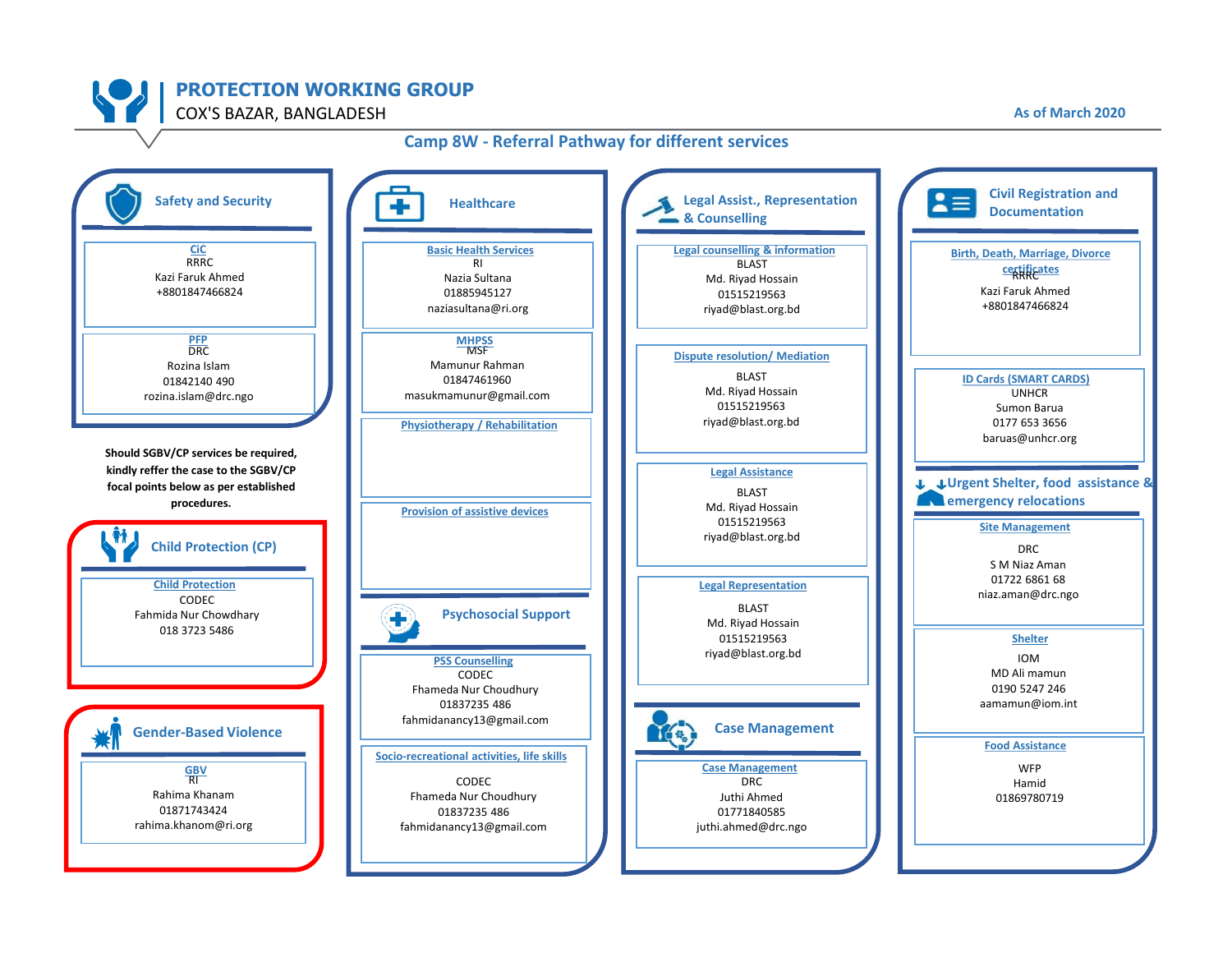![](_page_12_Picture_0.jpeg)

#### **Camp 9 - Referral Pathway for different services**

![](_page_12_Figure_2.jpeg)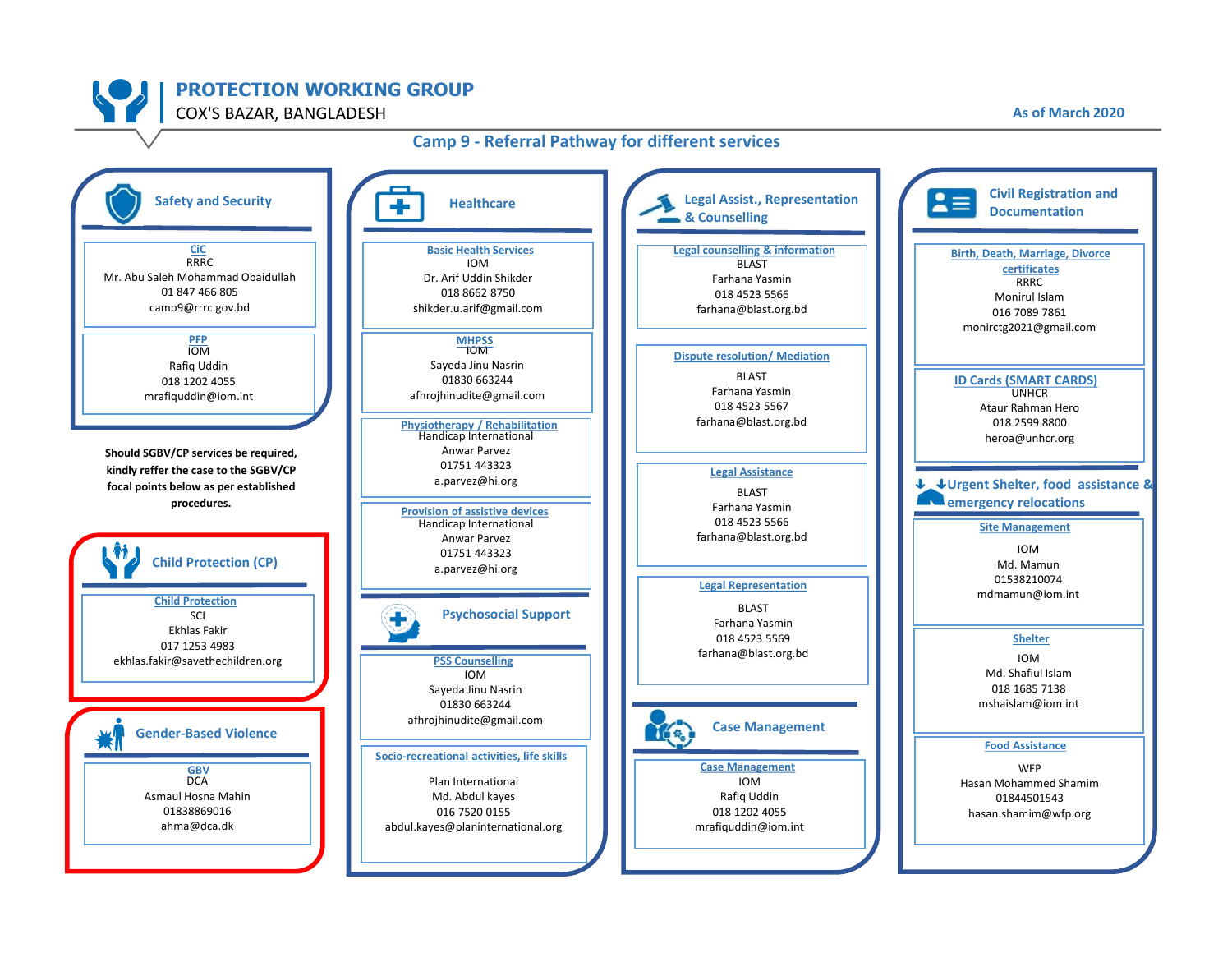![](_page_13_Picture_0.jpeg)

![](_page_13_Figure_2.jpeg)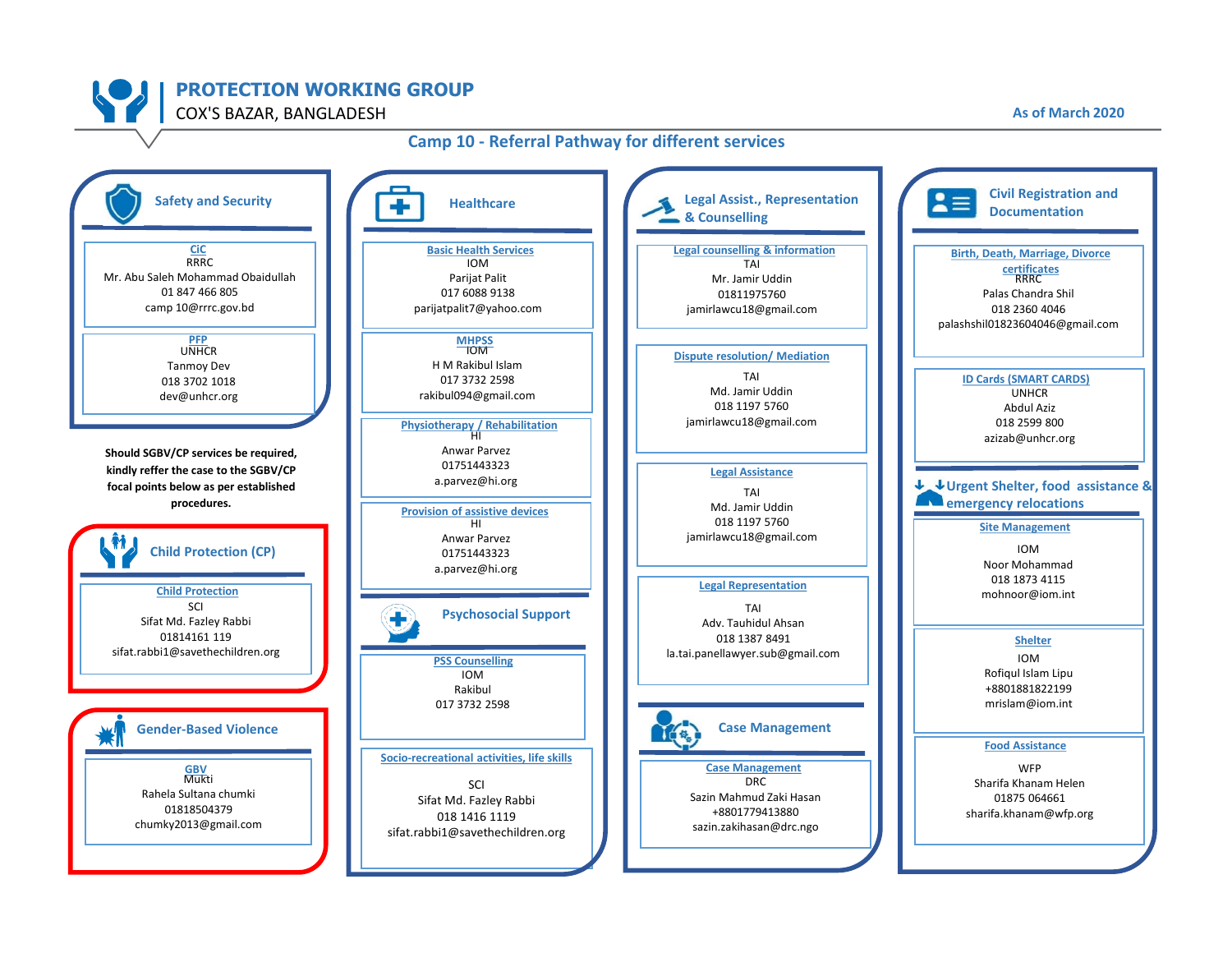![](_page_14_Figure_0.jpeg)

#### **Camp 11 - Referral Pathway for different services**

![](_page_14_Figure_2.jpeg)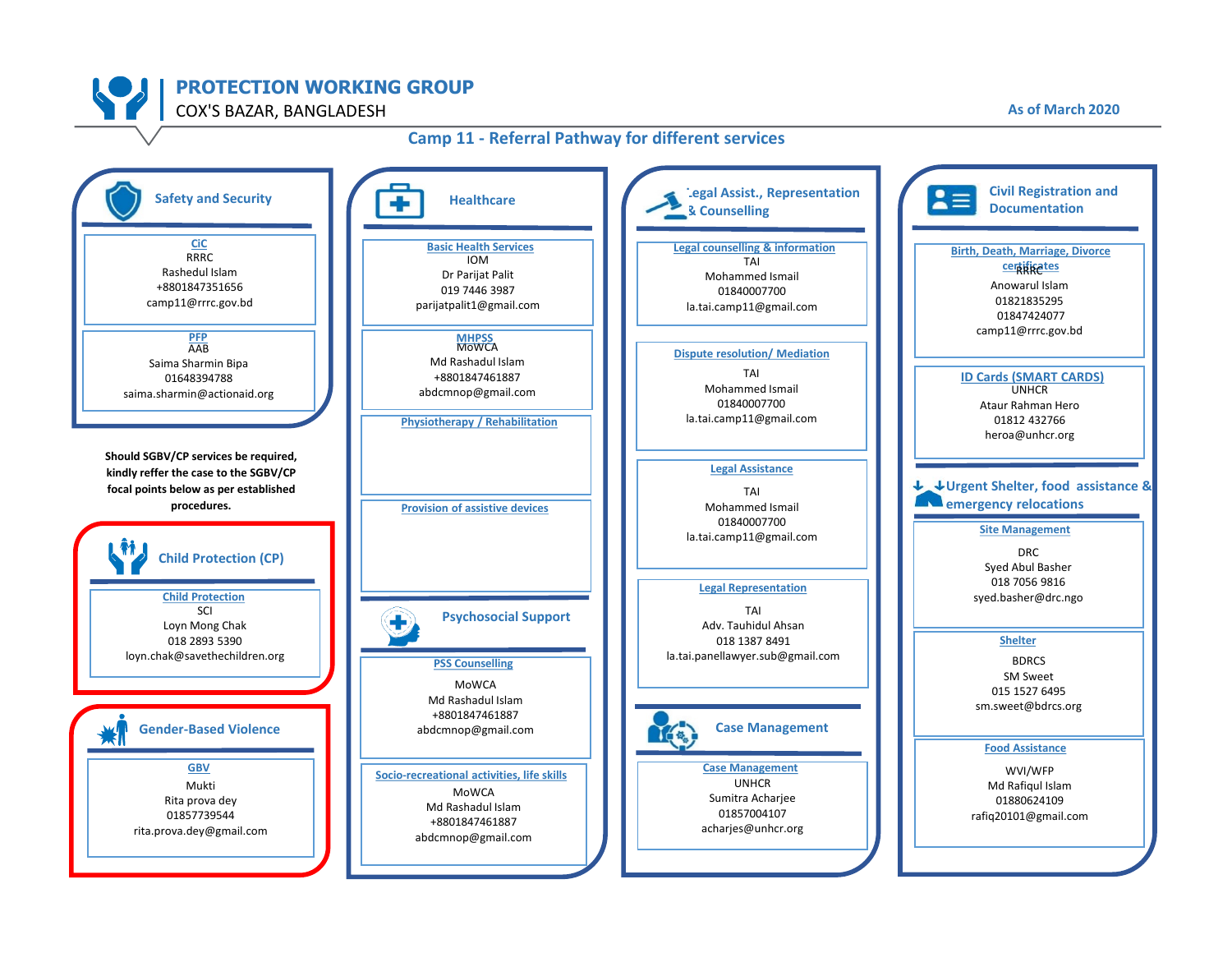![](_page_15_Picture_0.jpeg)

![](_page_15_Figure_2.jpeg)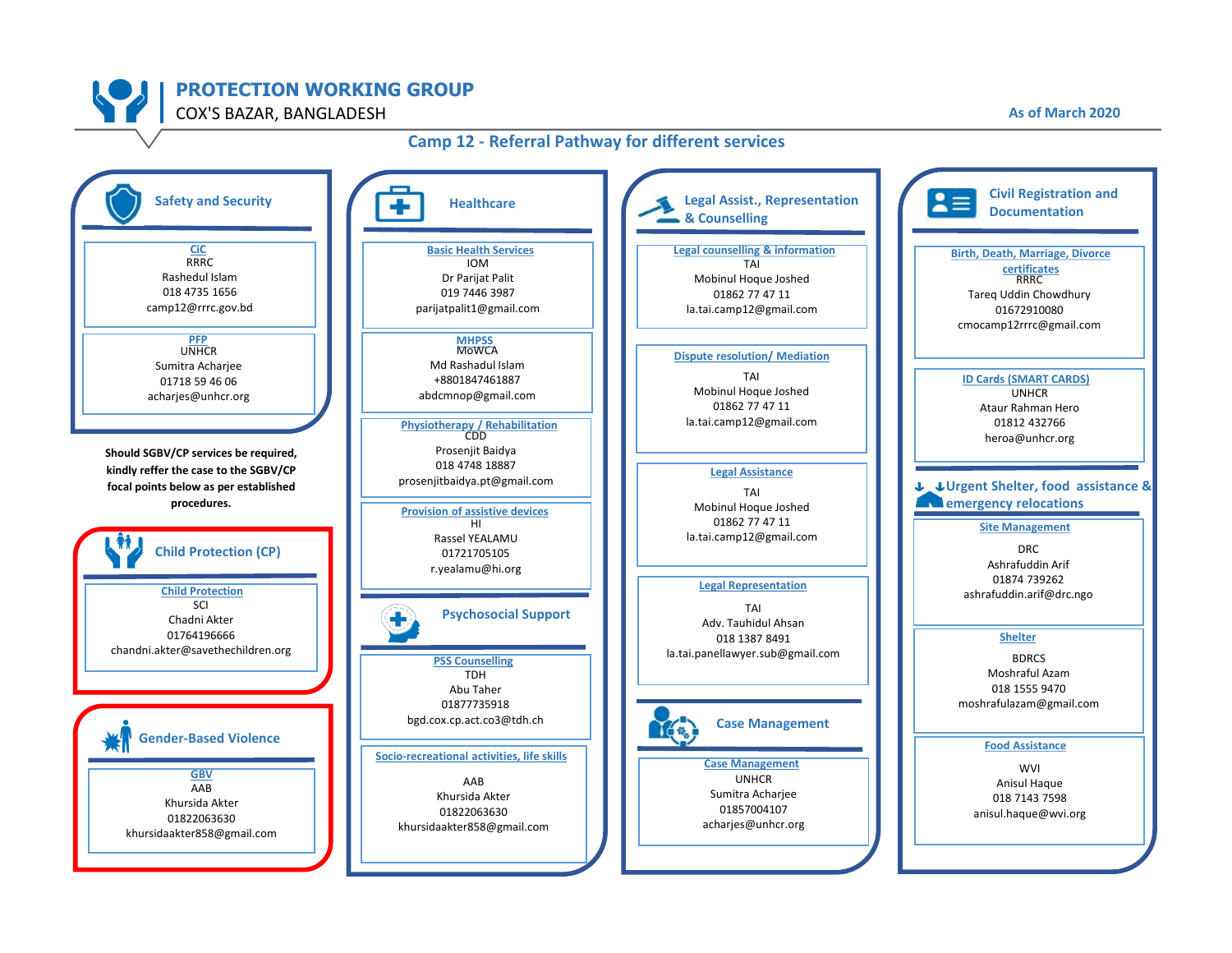![](_page_16_Picture_0.jpeg)

![](_page_16_Figure_2.jpeg)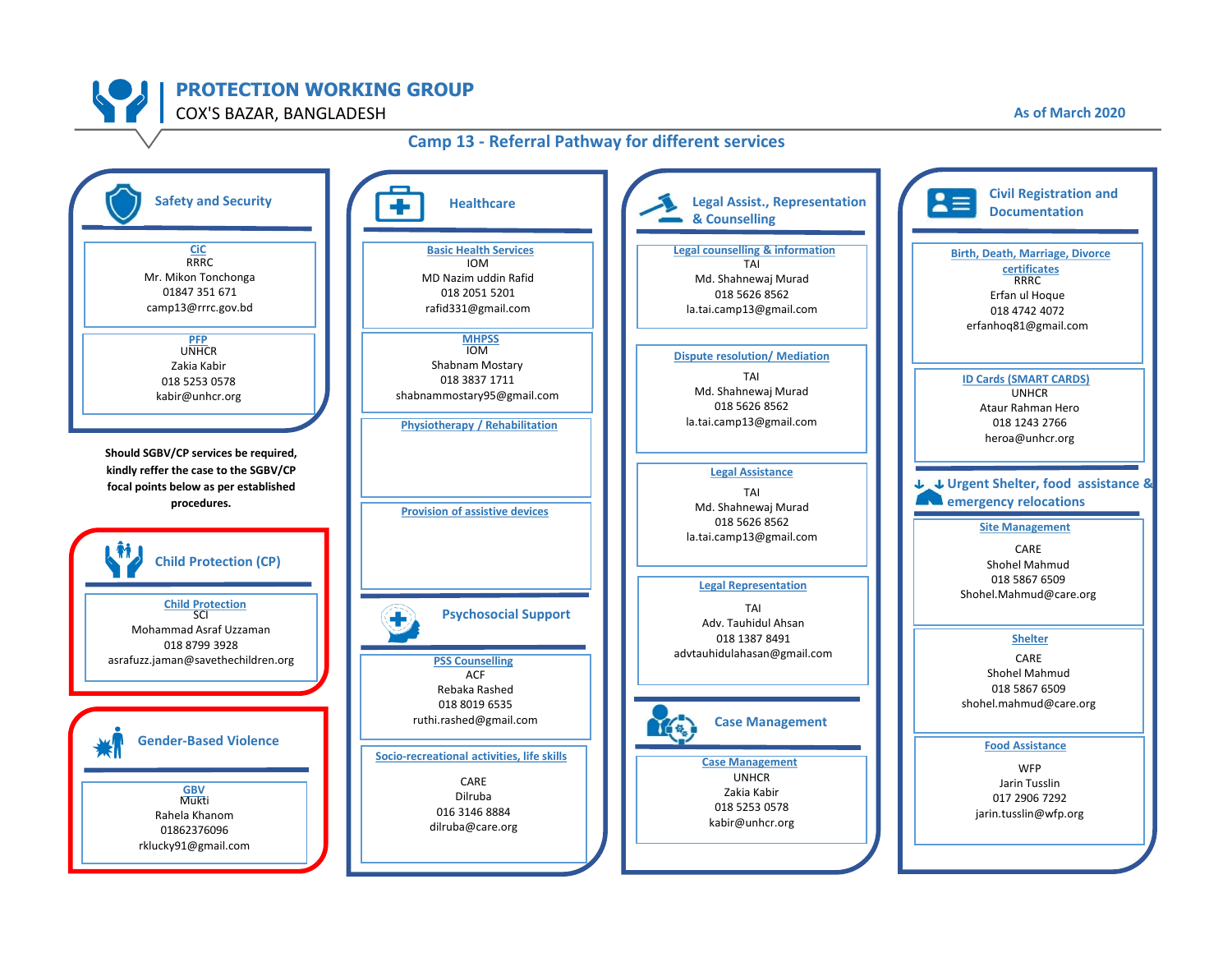![](_page_17_Picture_0.jpeg)

## **Camp 14 - Referral Pathway for different services**

![](_page_17_Figure_2.jpeg)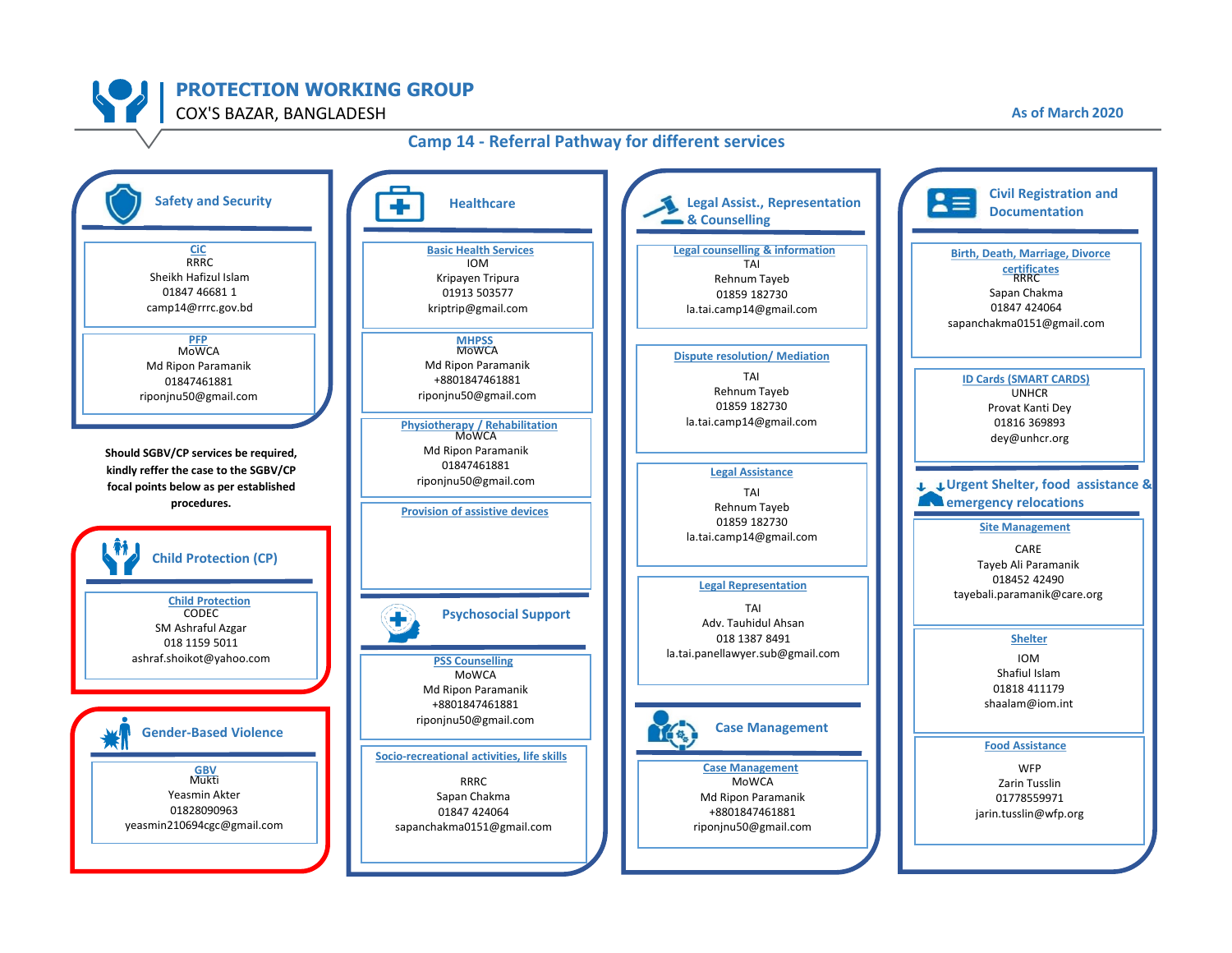![](_page_18_Picture_0.jpeg)

![](_page_18_Figure_2.jpeg)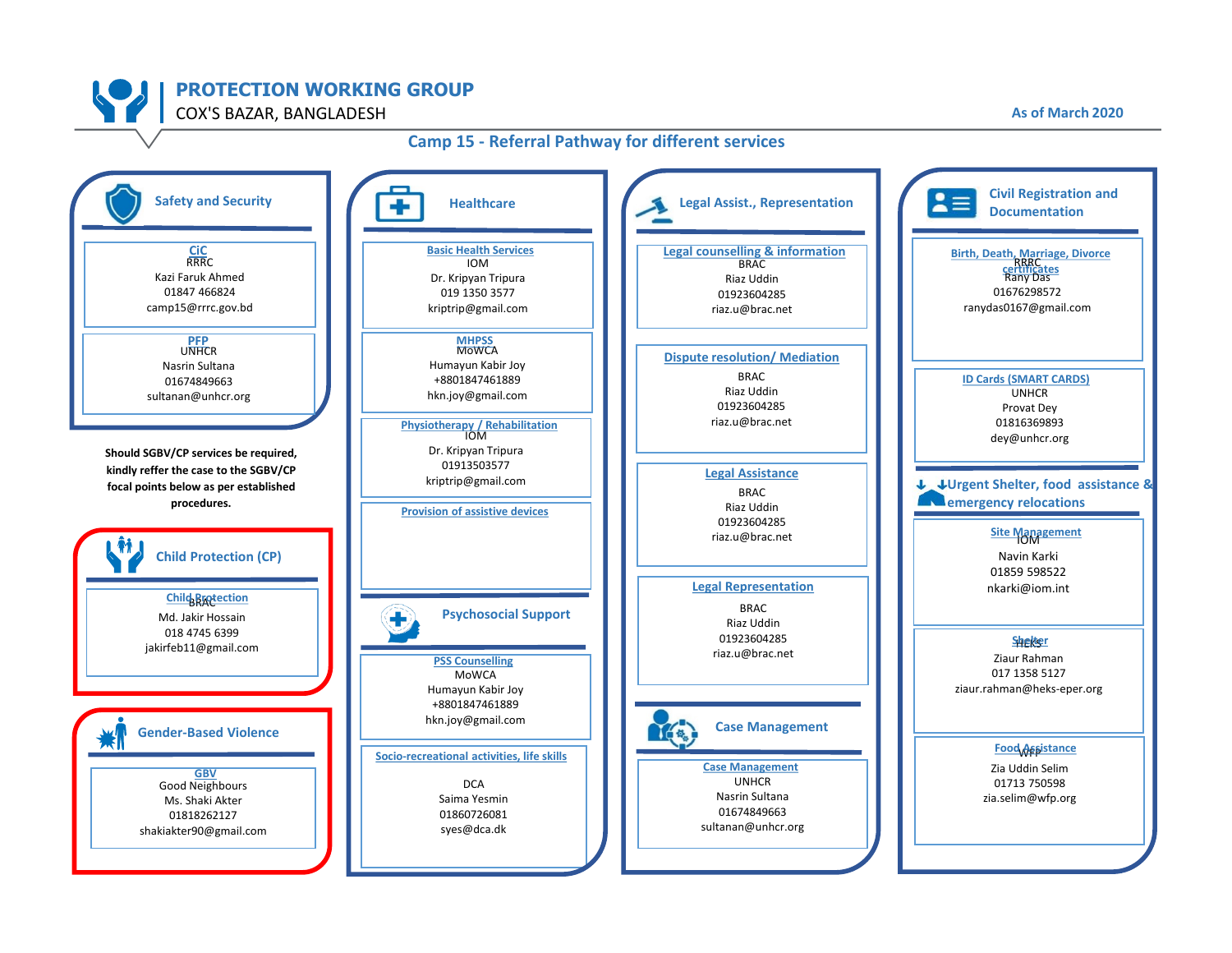![](_page_19_Picture_0.jpeg)

![](_page_19_Figure_2.jpeg)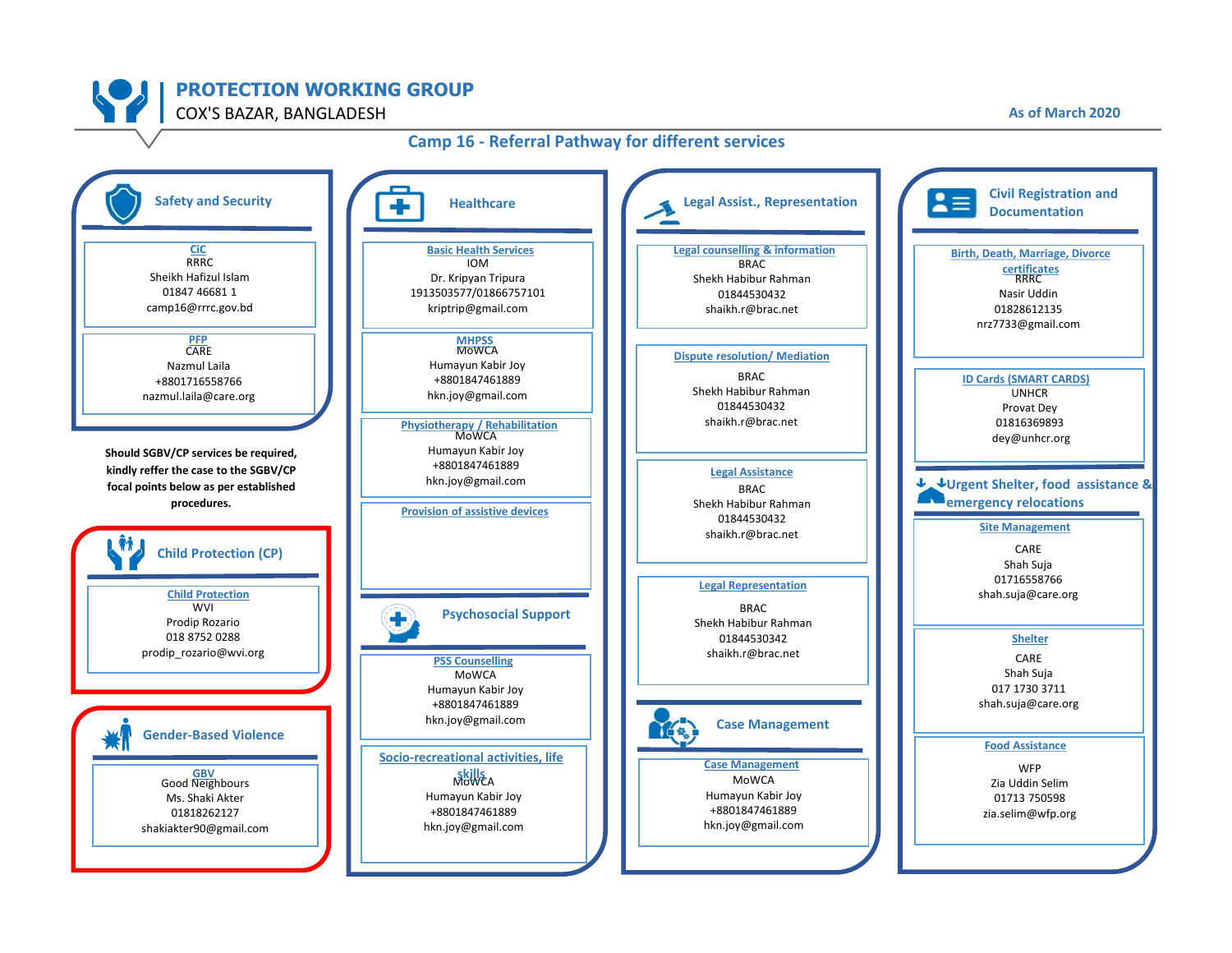![](_page_20_Picture_0.jpeg)

![](_page_20_Figure_2.jpeg)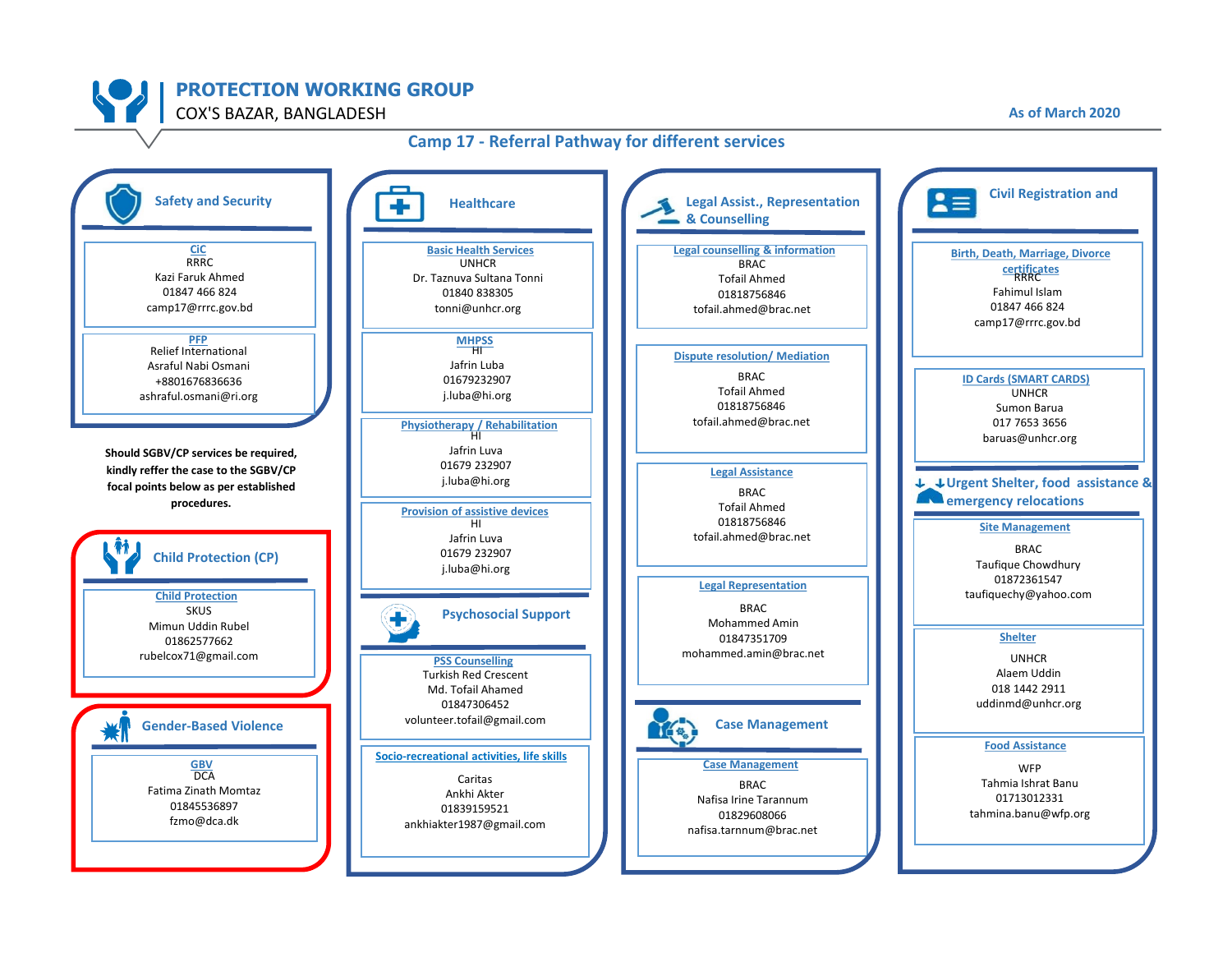![](_page_21_Picture_0.jpeg)

#### **Camp 18 - Referral Pathway for different services**

![](_page_21_Figure_2.jpeg)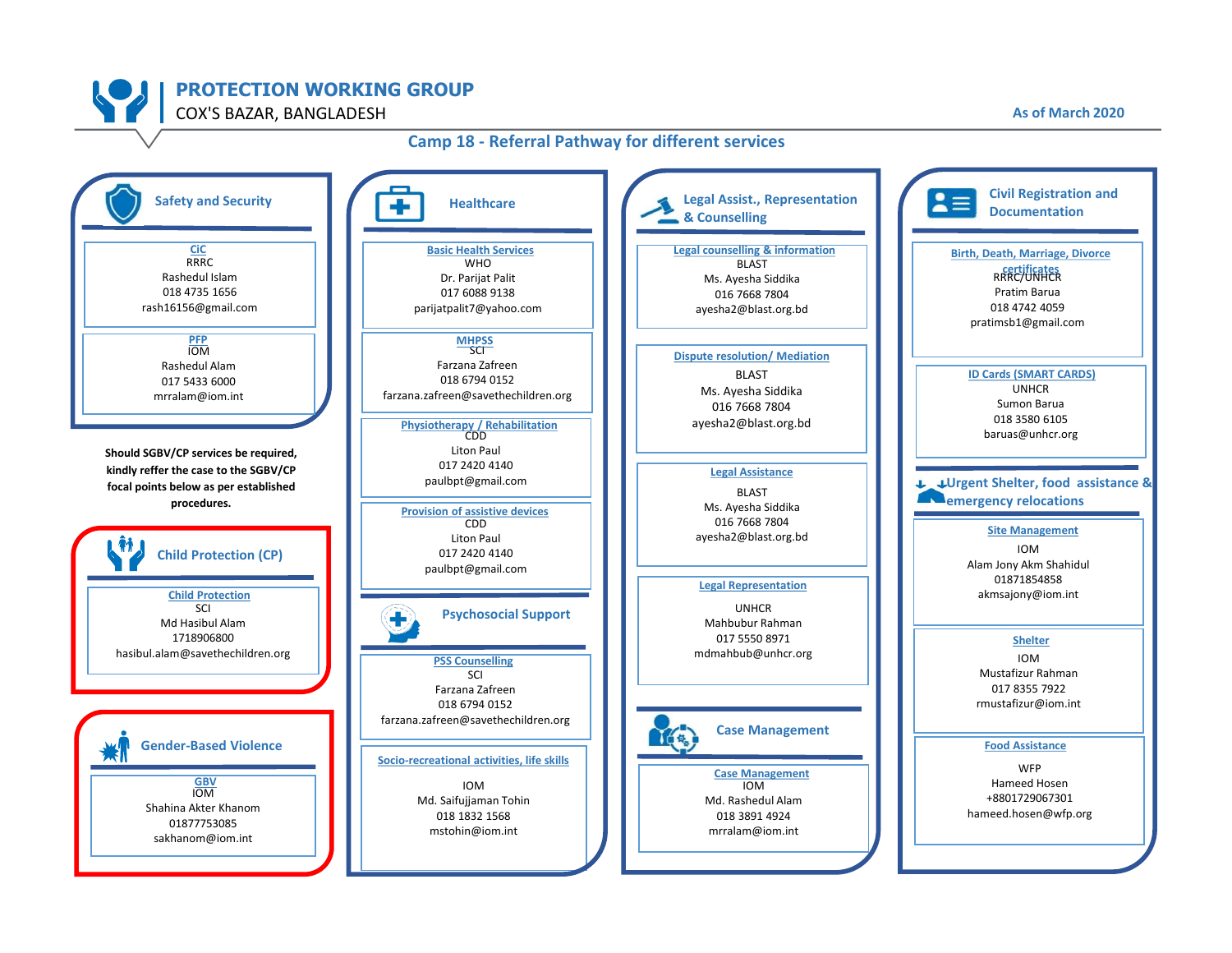![](_page_22_Picture_0.jpeg)

![](_page_22_Figure_2.jpeg)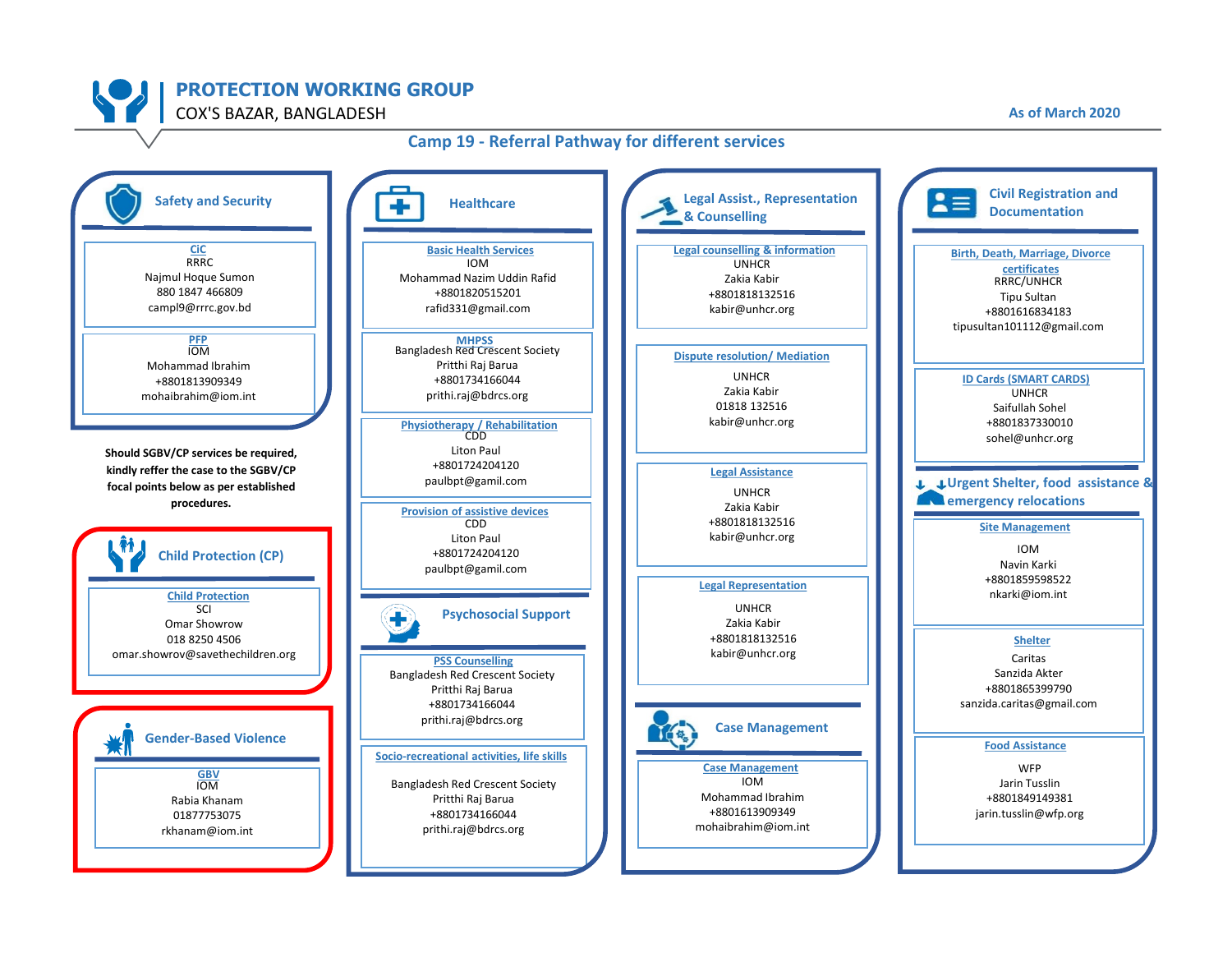![](_page_23_Picture_0.jpeg)

![](_page_23_Figure_2.jpeg)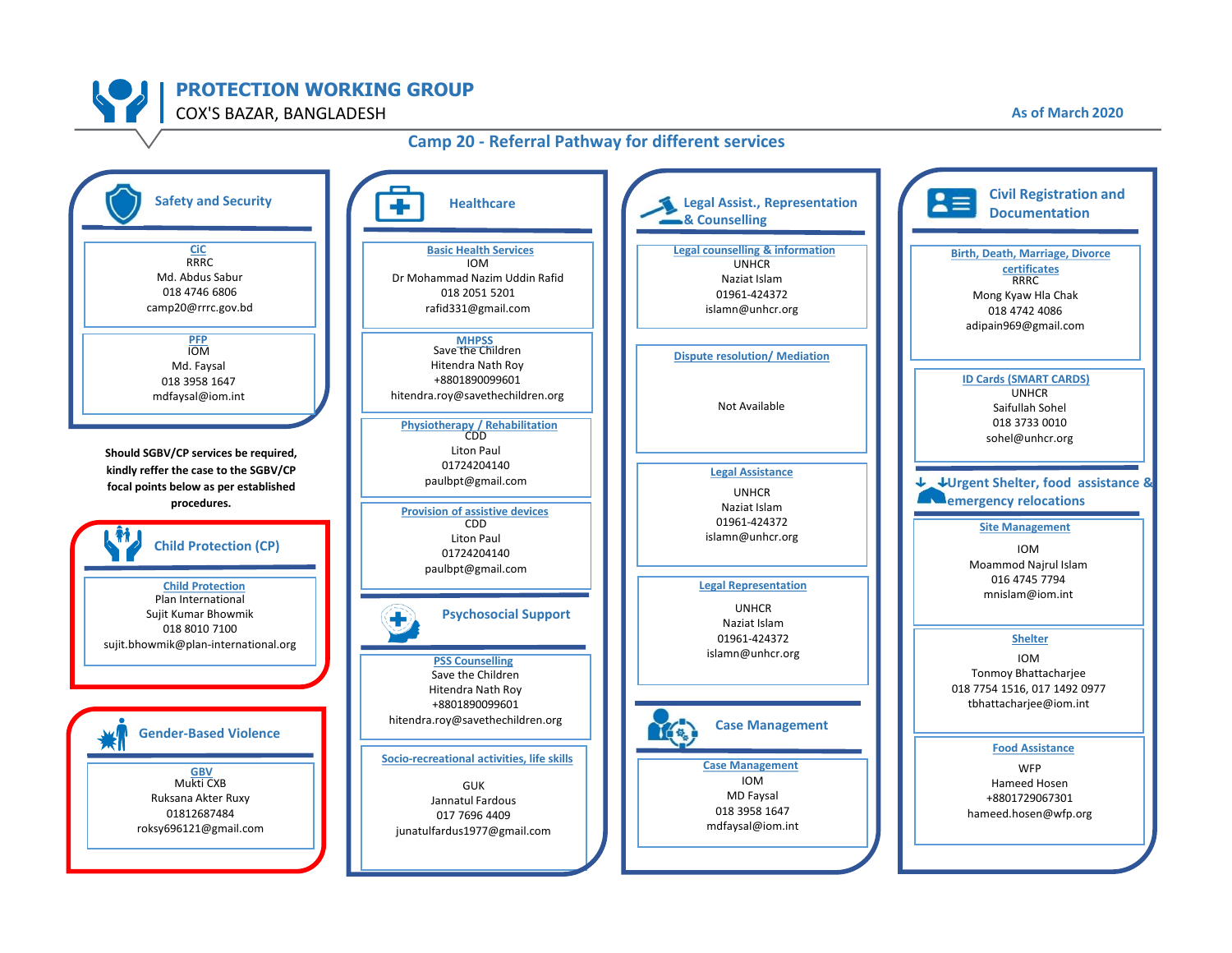![](_page_24_Picture_0.jpeg)

![](_page_24_Figure_2.jpeg)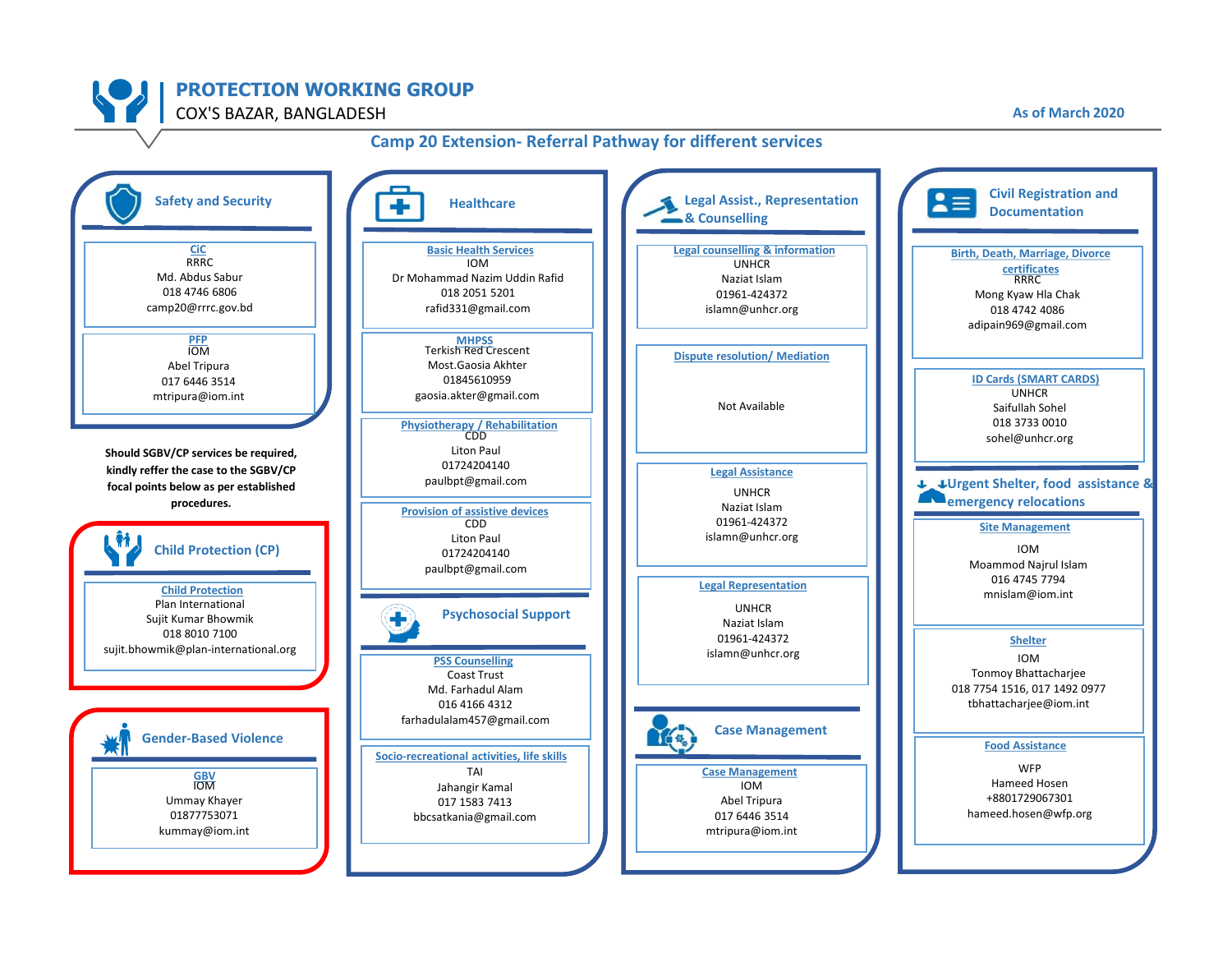![](_page_25_Picture_0.jpeg)

![](_page_25_Figure_2.jpeg)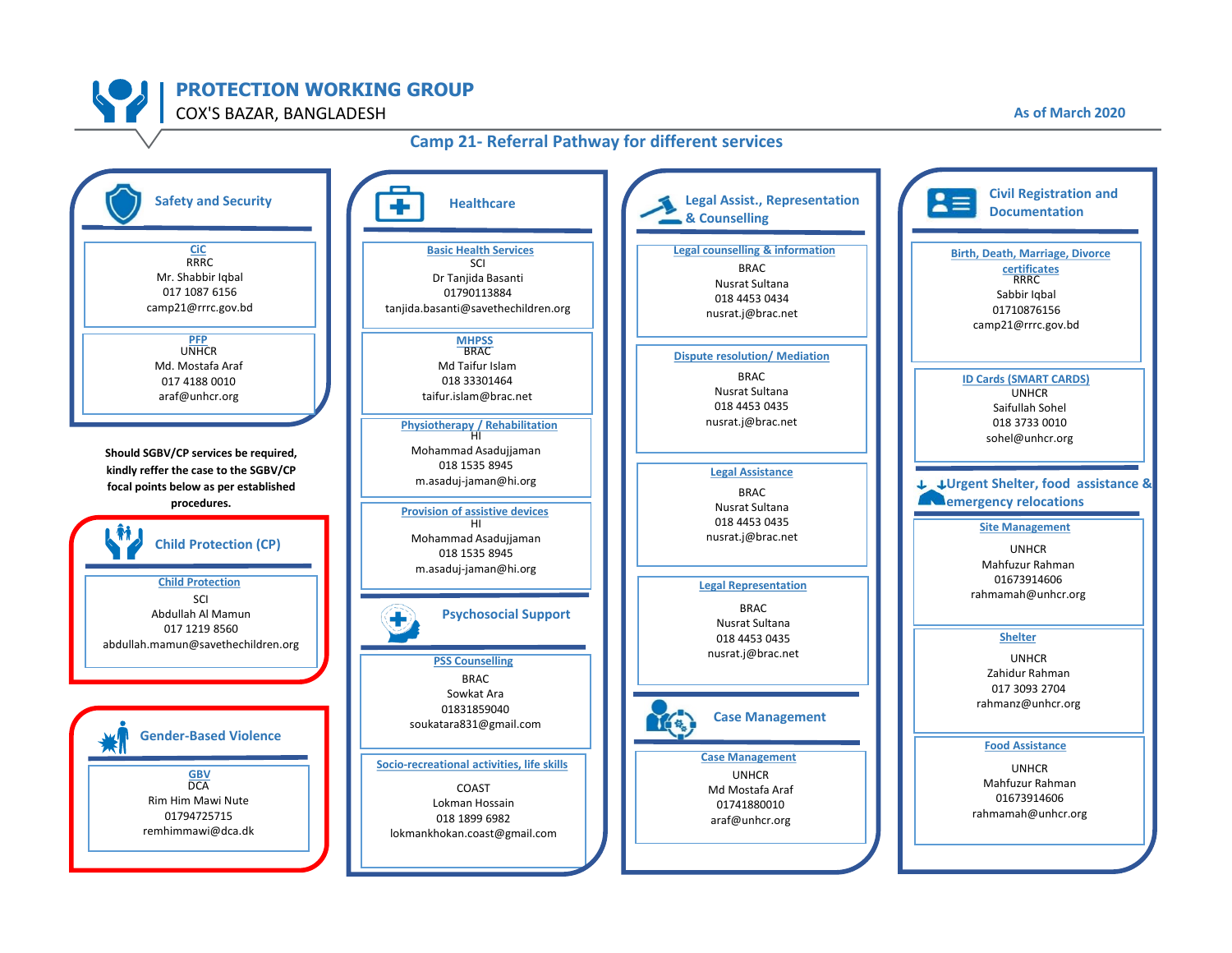![](_page_26_Picture_0.jpeg)

#### **Camp 22- Referral Pathway for different services**

![](_page_26_Figure_2.jpeg)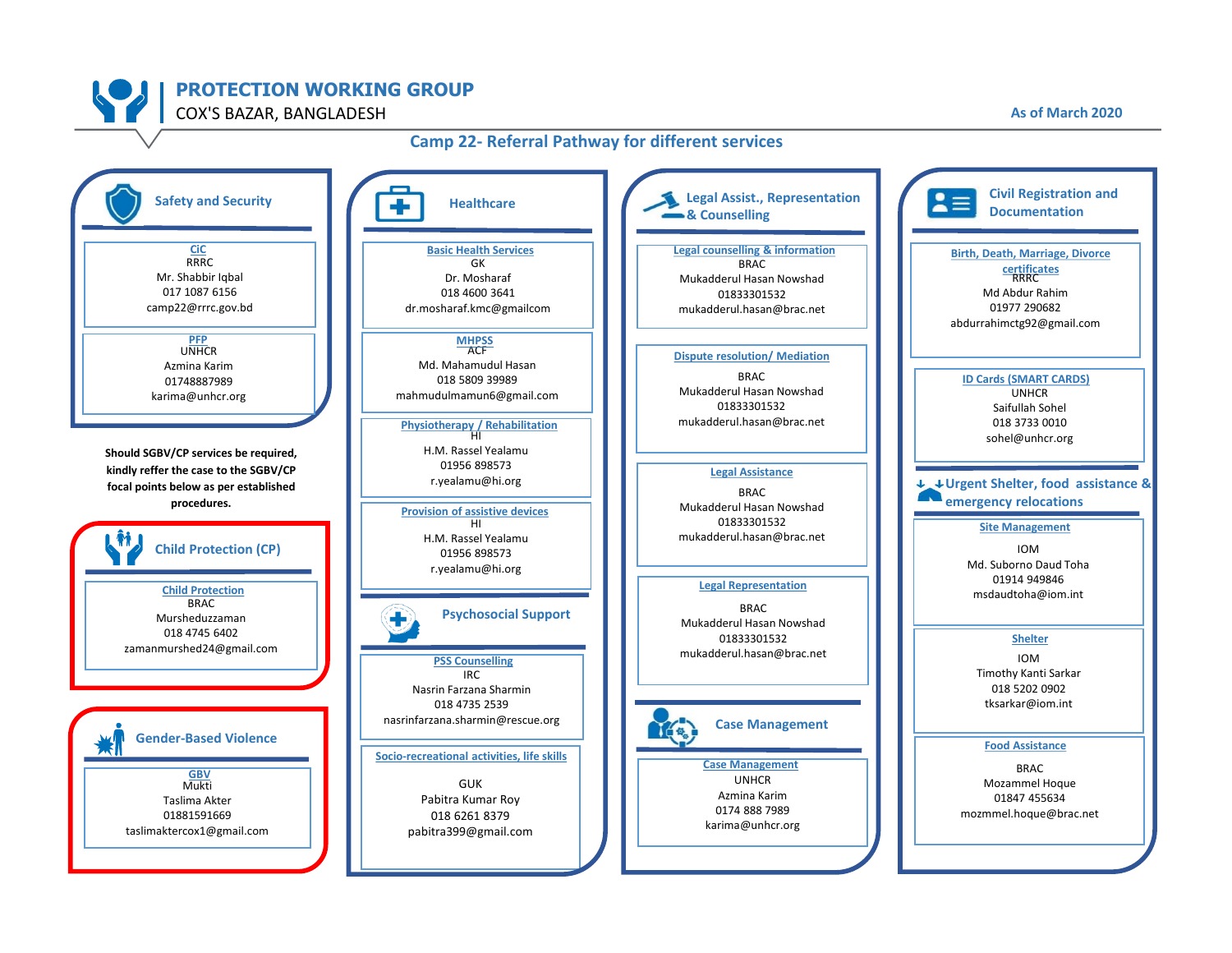![](_page_27_Picture_0.jpeg)

![](_page_27_Figure_2.jpeg)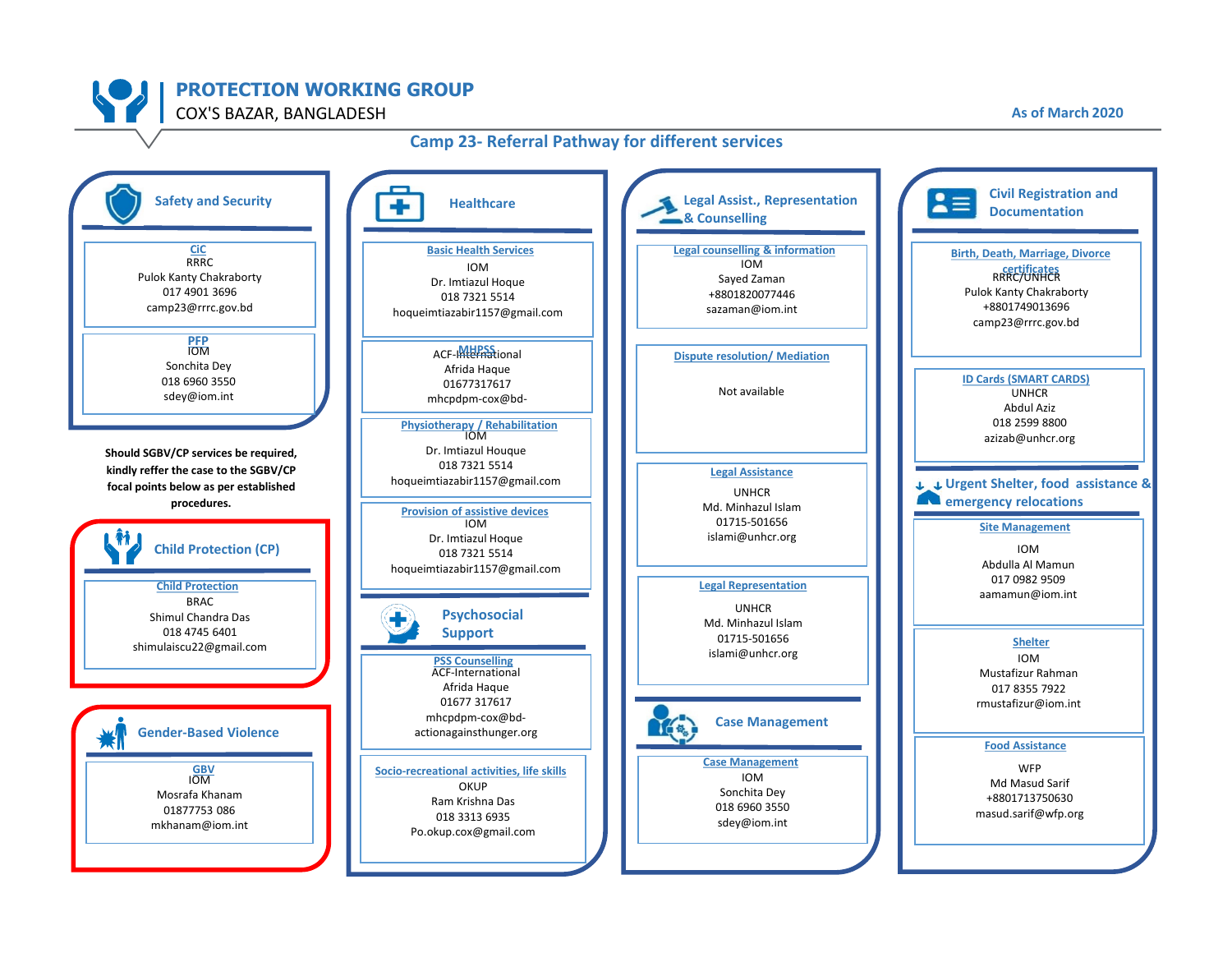![](_page_28_Picture_0.jpeg)

![](_page_28_Figure_2.jpeg)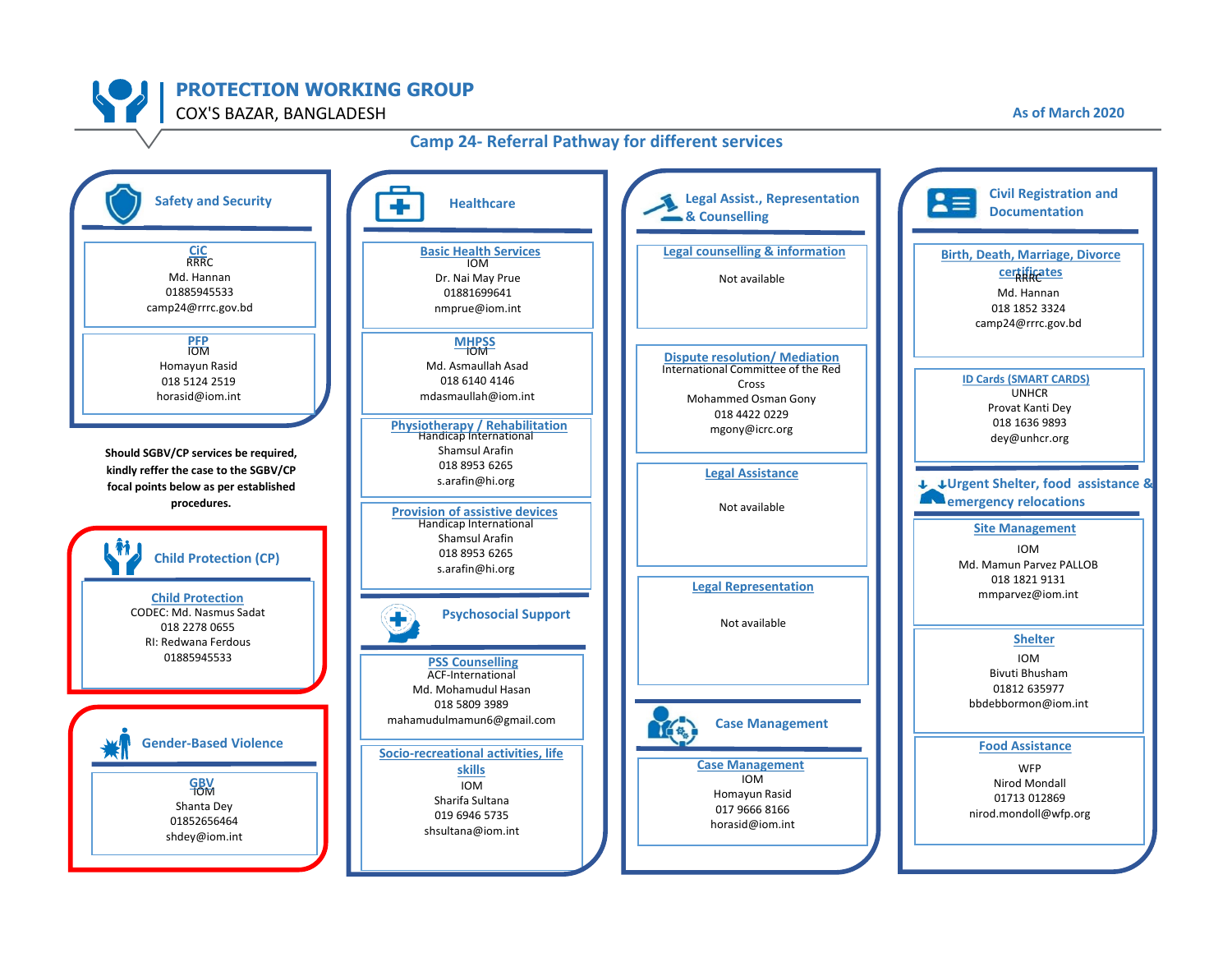![](_page_29_Picture_0.jpeg)

![](_page_29_Figure_2.jpeg)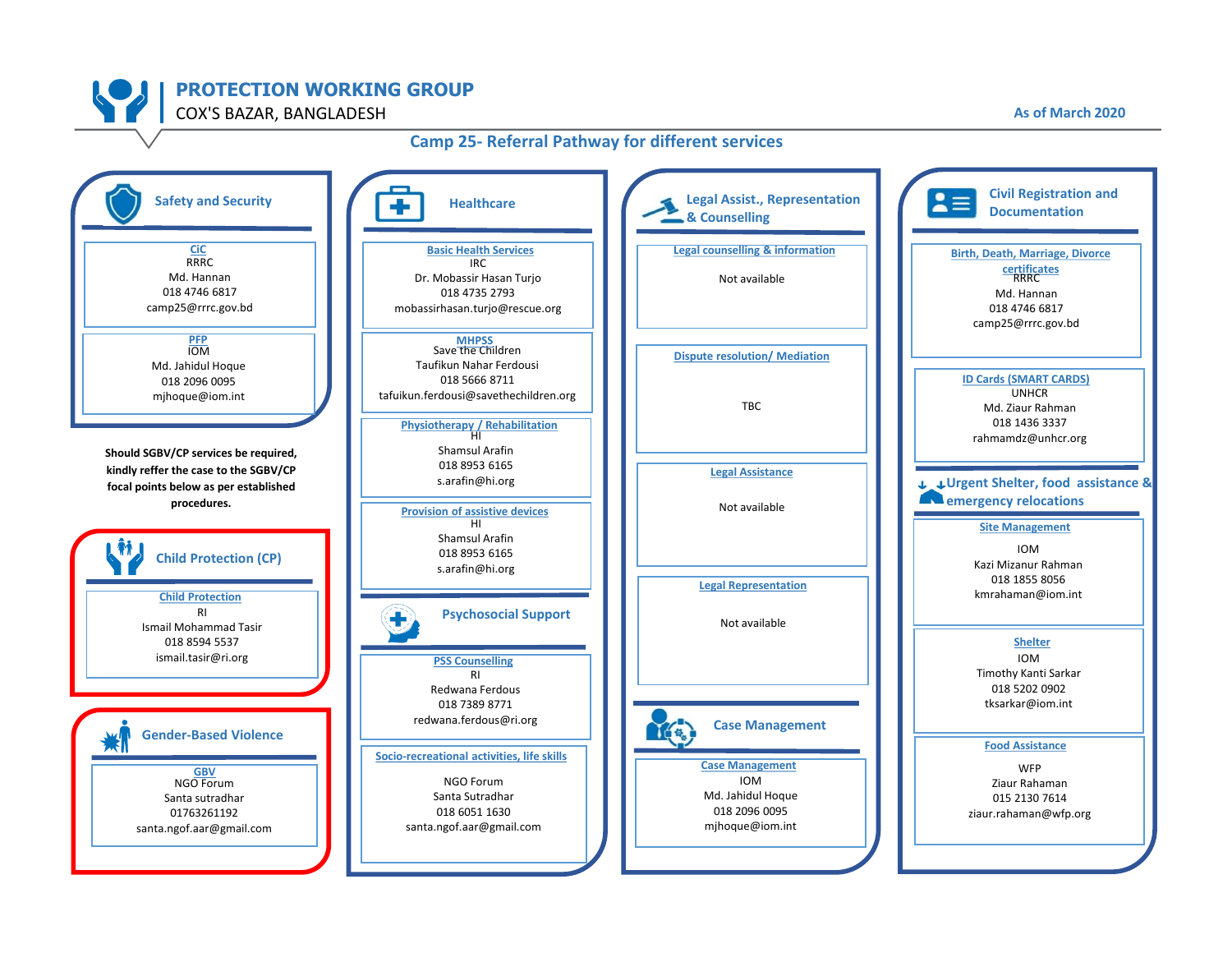![](_page_30_Picture_0.jpeg)

### **Camp 26- Referral Pathway for different services**

![](_page_30_Figure_2.jpeg)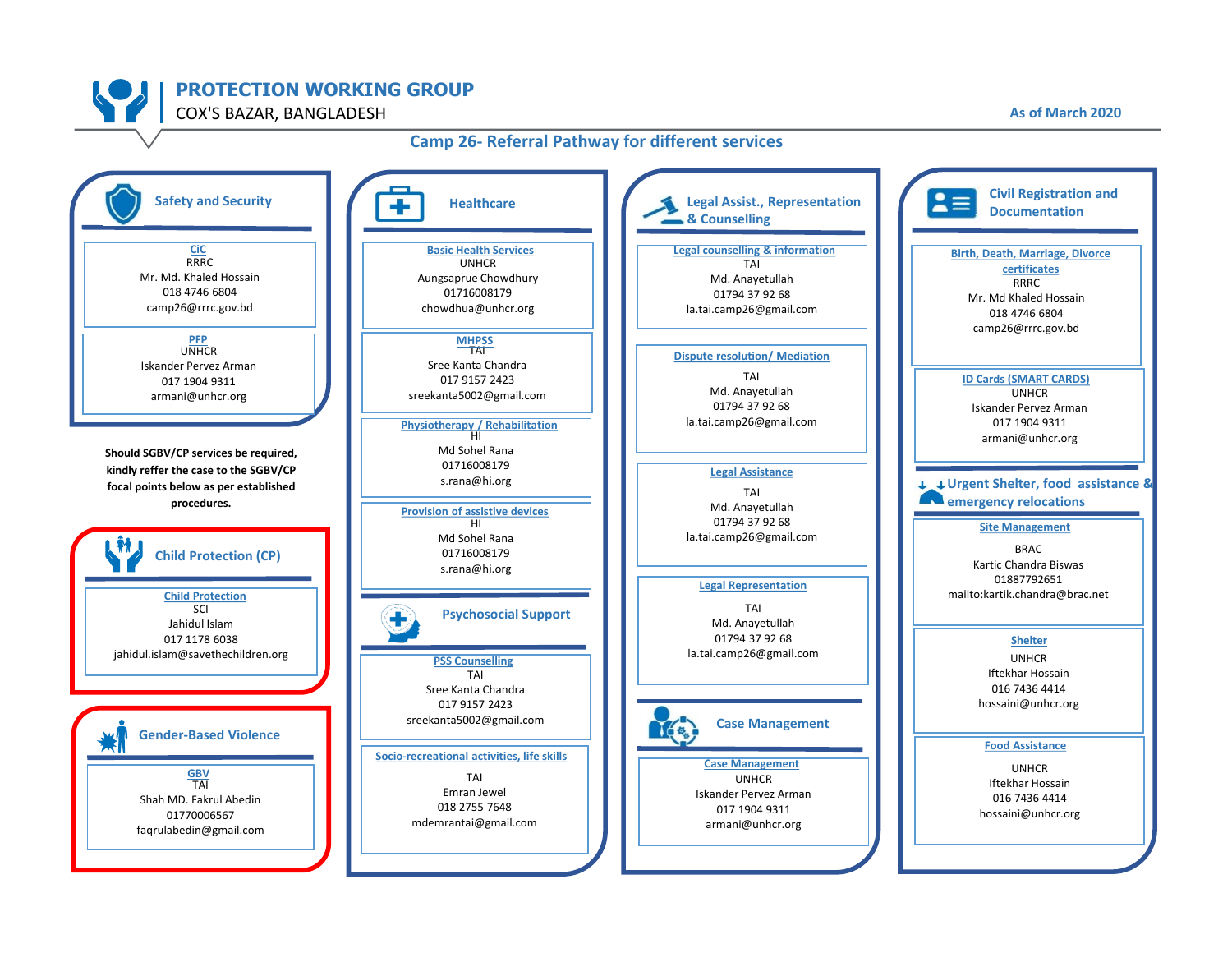**PROTECTION WORKING GROUP**

![](_page_31_Figure_2.jpeg)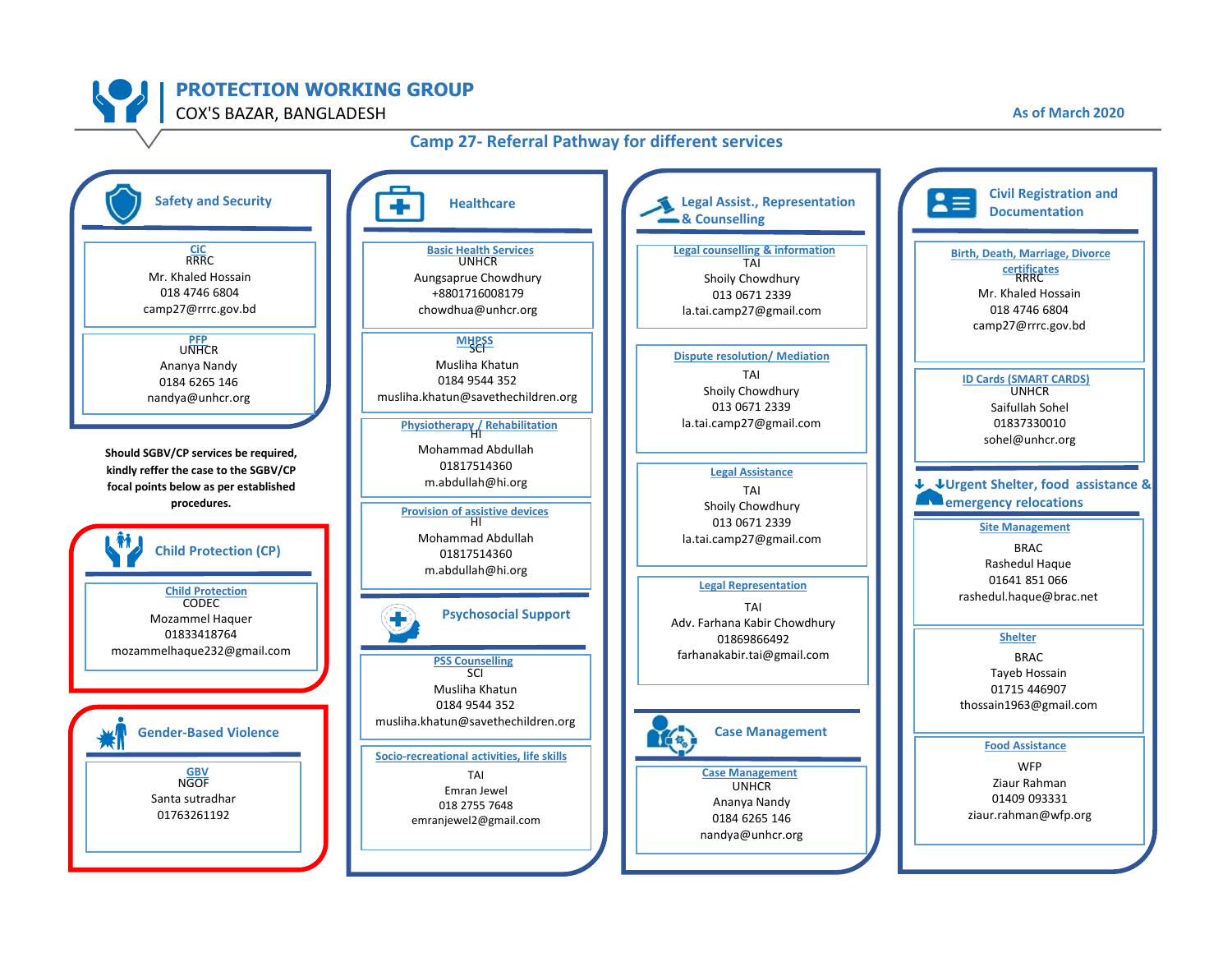![](_page_32_Picture_0.jpeg)

![](_page_32_Figure_2.jpeg)